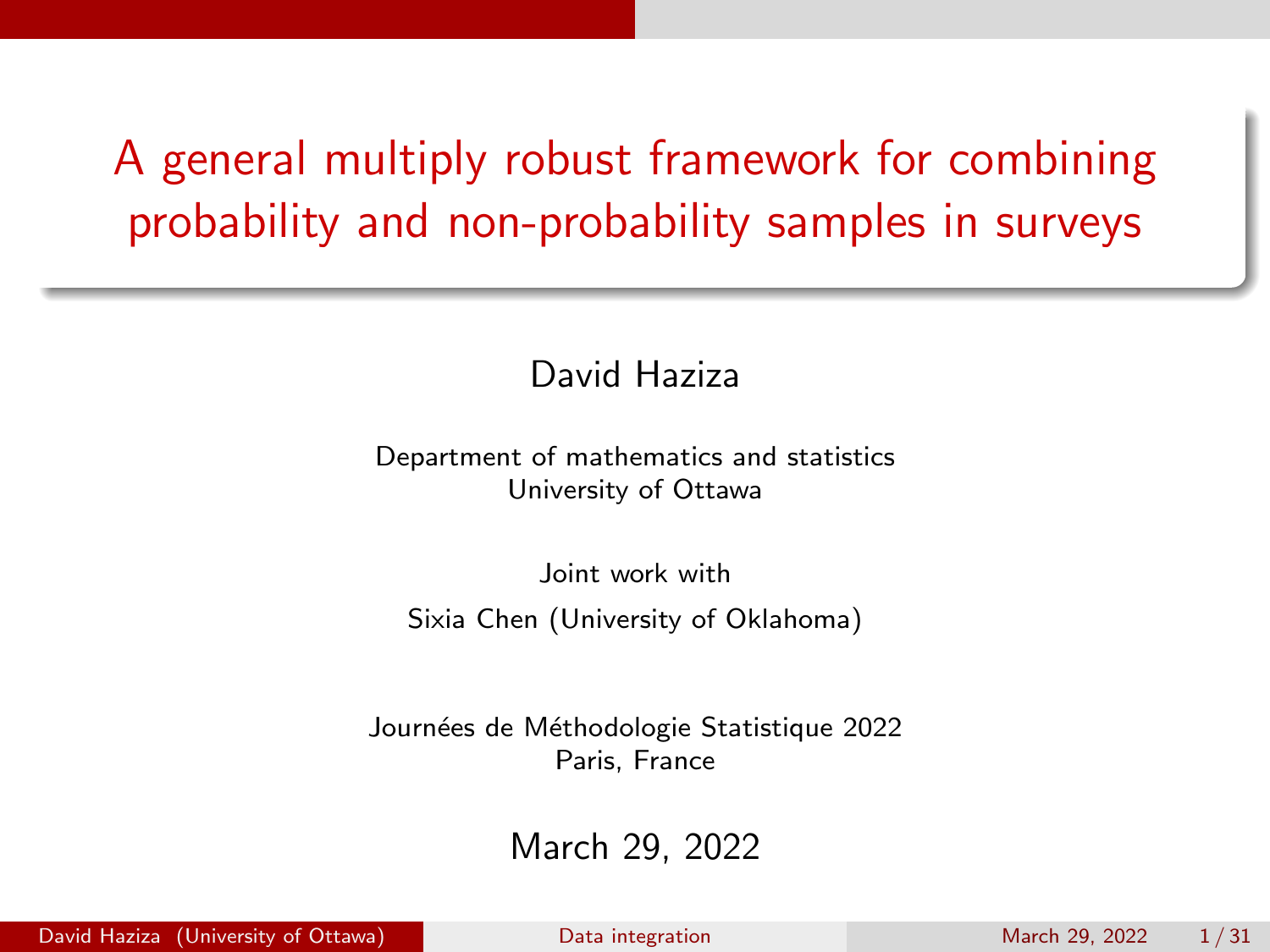### Combining probability and non-probability samples

- Traditionally, National Statistical Offices have collected data by means of probability sampling procedures  $\longrightarrow$  Design-based inference
- In recent years, there has been a shift of paradigm in NSOs that can be explained by three main factors:
	- (i) a dramatic decrease in response rates;
	- (ii) increasing data collection costs;
	- (iii) the availability of various types of non-probabilistic data sources that include administrative files, opt-in panels, social medias and satellite information.
- Non-probabilistic data sources provide timely data but they often fail to represent the target population of interest because of inherent selection biases.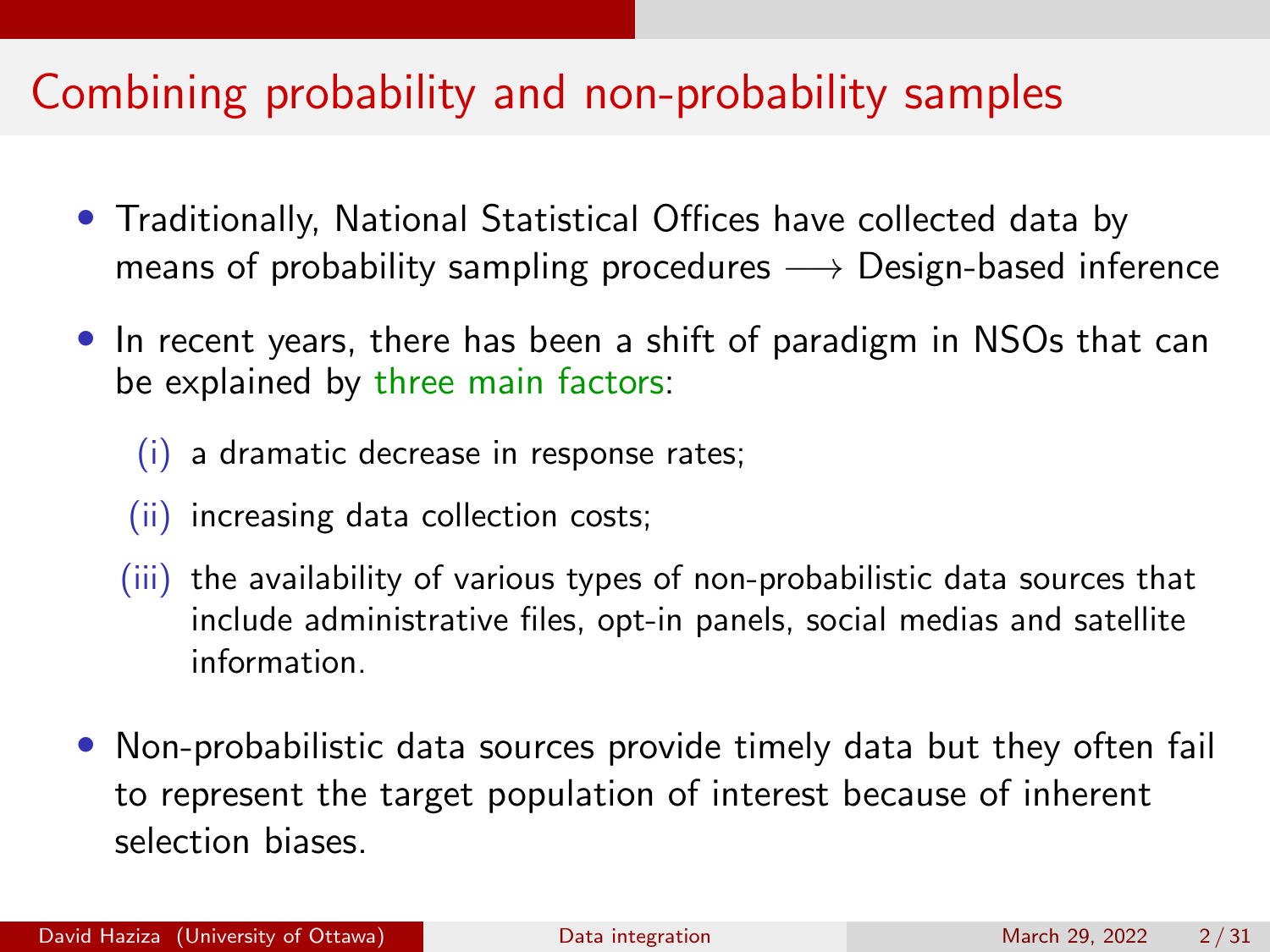### Combining probability and non-probability samples

- How to integrate data from non-probability samples has attracted a lot of attention in recent years; e.g., Rivers (2007), Bethlehem (2016), Elliot and Vaillant (2017), Lohr and Raghunathan (2017), Kim et al. (2019), Chen et al. (2020), Beaumont (2020) and Rao (2020).
- Estimation procedures may be classified into three broad classes :
	- (i) Calibration weighting of a nonprobability sample to estimated benchmarks from a probability survey;
	- (ii) Statistical matching or mass imputation;
	- (iii) Propensity score weighting of a nonprobability sample;
- Focus of this presentation: (ii) and (iii).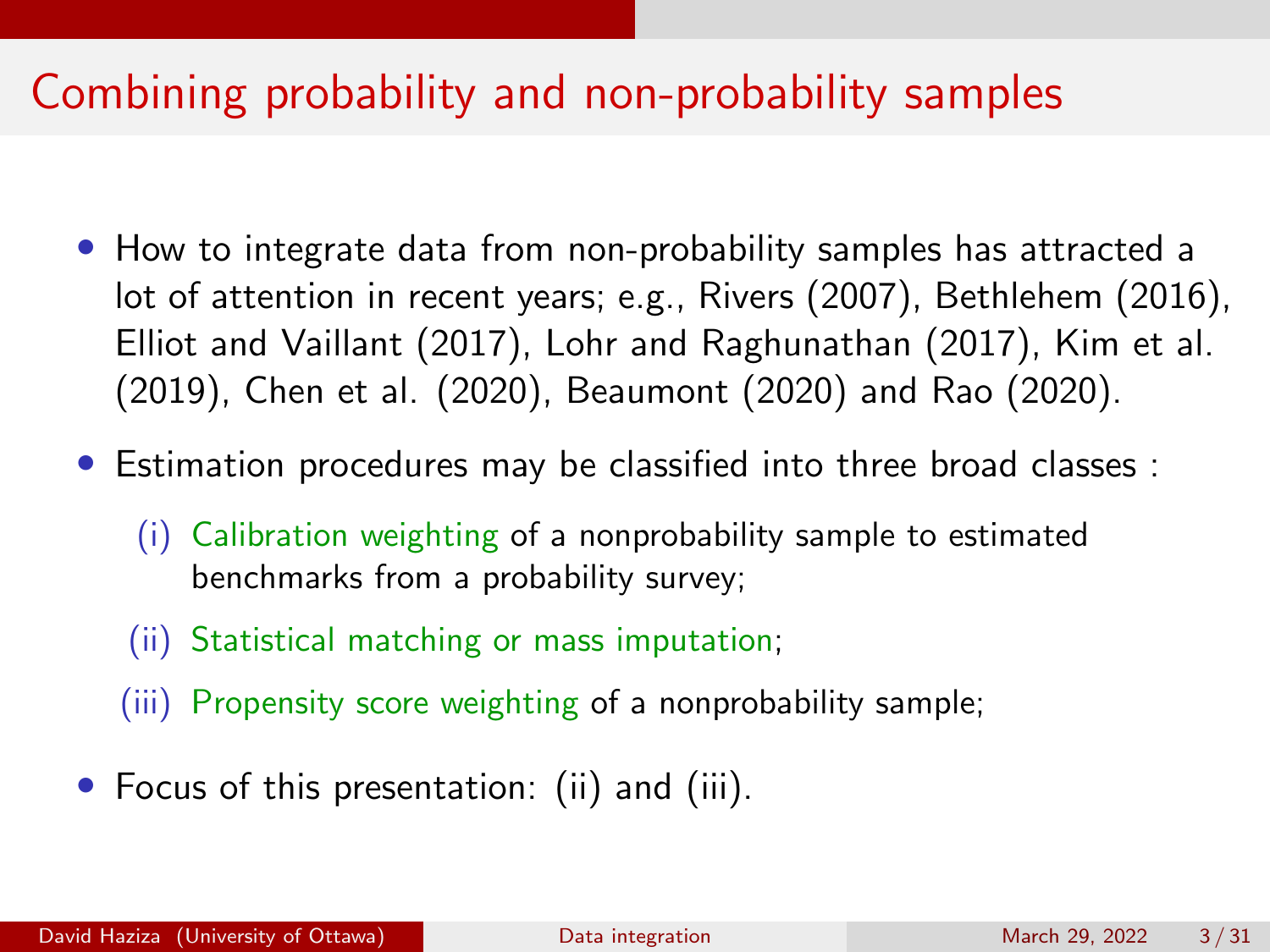#### Parameters of interest

- Consider a finite population  $P$  of size N.
- y: a survey variable
- $y_i$ : y-value attached to unit  $i, i = 1, \cdots, N$ .
- Goal: estimate a finite population parameter  $\theta_0$  defined as the solution of the census estimating equation:

$$
\frac{1}{N}\sum_{i\in\mathcal{P}}U(y_i;\theta_0)=0.
$$

| Parameter                                                                                       | $U(y_i;\theta_0)$ | Explicit form of $\theta_0$                                                             |
|-------------------------------------------------------------------------------------------------|-------------------|-----------------------------------------------------------------------------------------|
| Mean<br>Population $\tau_{\alpha}$ -th percentile $\left  1(y_i \le \theta_0) - \alpha \right $ | $y_i - \theta_0$  | $\overline{Y} = \sum_{i \in \mathcal{P}} y_i/N$<br>$\tau_{\alpha} = F_{N}^{-1}(\alpha)$ |
|                                                                                                 |                   |                                                                                         |

David Haziza (University of Ottawa) [Data integration](#page-0-0) Data integration March 29, 2022 4/31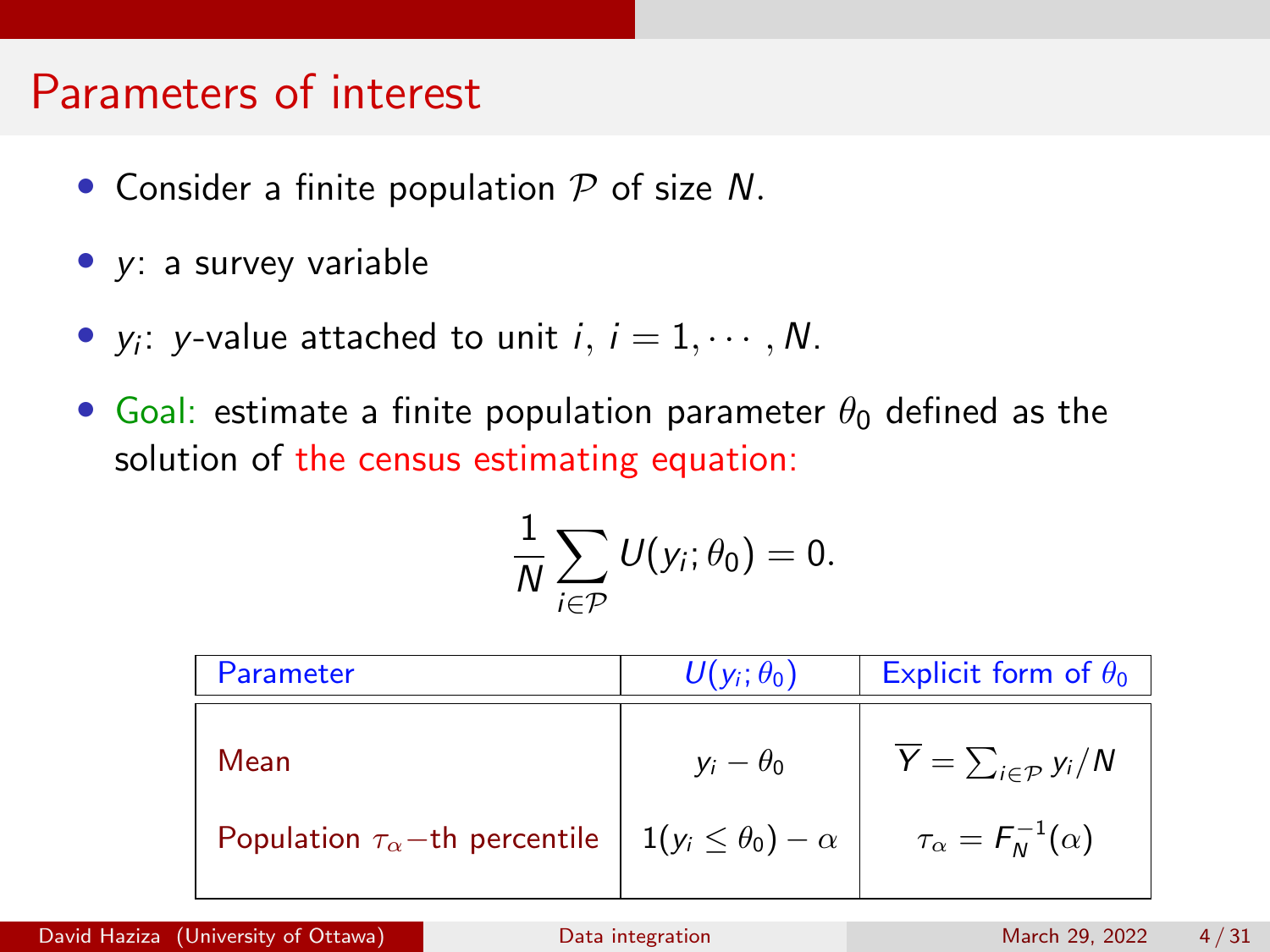#### The setup

- $S_A$ : sample, of size  $n_A$ , selected from P according to a probability sampling design with first-order inclusion probabilities  $\pi_i$  (Known).
- $S_B$ : Non-probability sample, of size  $n_B$ , from  $P$ .
- Typically, we would expect  $n_B > n_A$ .
- The data:

| Data | $\mathbf{x} = (x_1, \cdots, x_n)$ |                 |
|------|-----------------------------------|-----------------|
|      |                                   | Probability     |
|      |                                   | Non-Probability |

- $I_i$ : sample selection indicator such that  $I_i = 1$  if  $i \in S_A$  and  $I_i = 0$ , otherwise.
- $\delta_i$ : a participation indicator such that  $\delta_i = 1$  if  $i \in S_B$  and  $\delta_i = 0$ , otherwise.

David Haziza (University of Ottawa) [Data integration](#page-0-0) March 29, 2022 5/31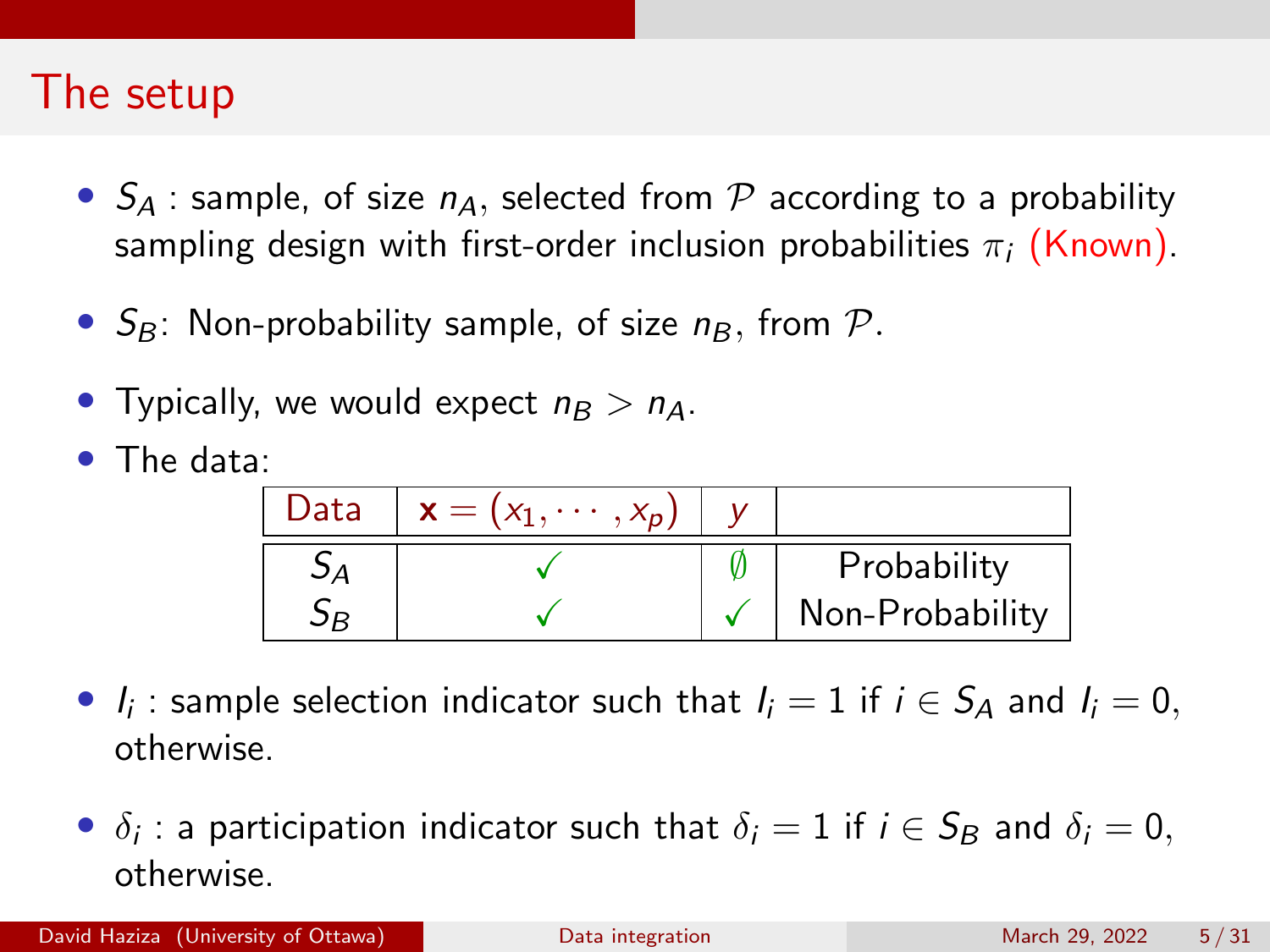

Table 1: Probability sample  $S_A(n_A)$ 



Table 2: Non-probability sample  $S_B(n_B)$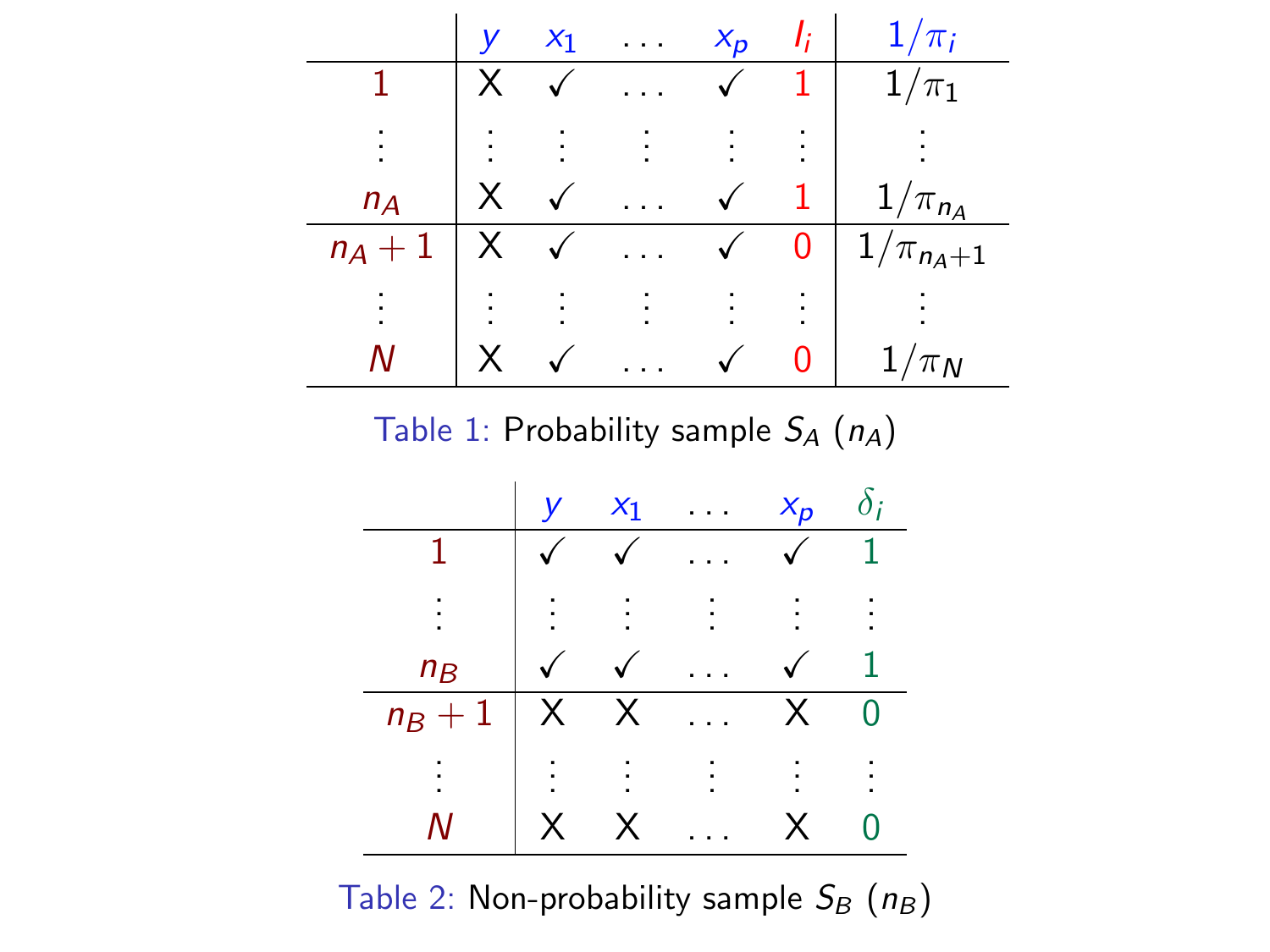#### The setup

- $\pi_i = P(I_i = 1) = P(i \in S_A)$  is known for all  $i \in \mathcal{P}$ .
- Unknown probability of participation on the non-probability source:

 $\mathsf{Pr}(\delta_i=1|\mathbf{x}_i,y_i)=\mathsf{Pr}(\delta_i=1|\mathbf{x}_i)\triangleq p(\mathbf{x}_i;\boldsymbol{\alpha})\longrightarrow \mathsf{participation model}$ 

• Positivity assumption:

$$
p(\mathbf{x}_i; \alpha) > 0 \quad \text{for all } i \in \mathcal{P}.
$$

• Outcome regression model:

$$
y_i = m(\mathbf{x}_i; \boldsymbol{\beta}) + \epsilon_i,
$$

where 
$$
\mathbb{E}(\epsilon_i|\mathbf{x}_i) = 0
$$
 and  $\mathbb{V}(\epsilon_i|\mathbf{x}_i) = \sigma^2$ .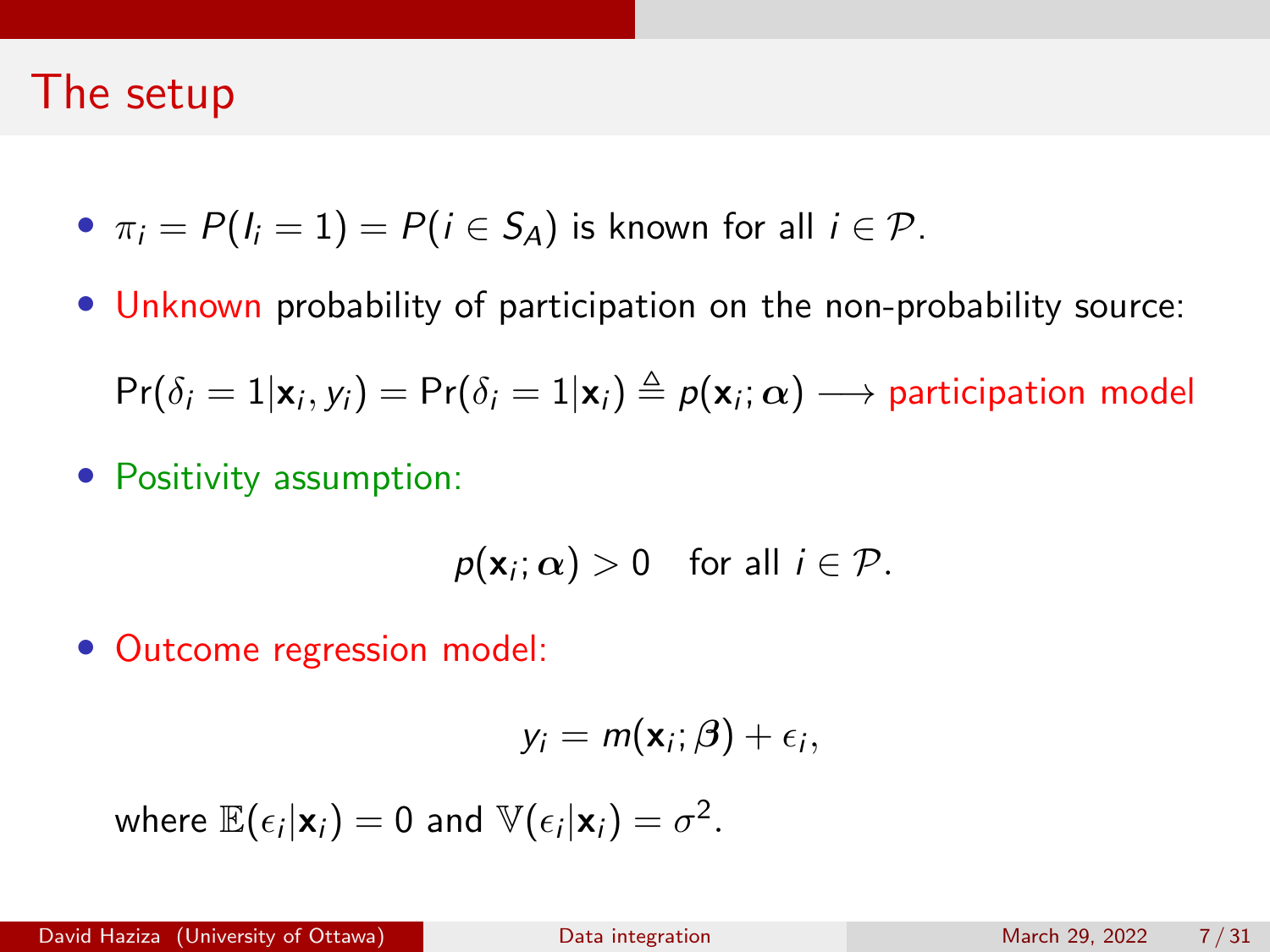### The setup

- Statistical matching (or mass imputation)
	- Specification of an outcome regression model
	- **The resulting estimator may be biased if the outcome regression model** is misspecified.
- Propensity score weighting
	- Specification of a participation model
	- $\blacksquare$  The resulting estimator may be biased if the participation model is misspecified.
- Regardless of the approach, the validity of point estimators relies on the validity of an assumed model  $\rightarrow$  point estimators are vulnerable to model misspecification.
- Multiply robust estimation procedures are attractive because they provide some protection against misspecification of the model.

David Haziza (University of Ottawa) [Data integration](#page-0-0) March 29, 2022 8/31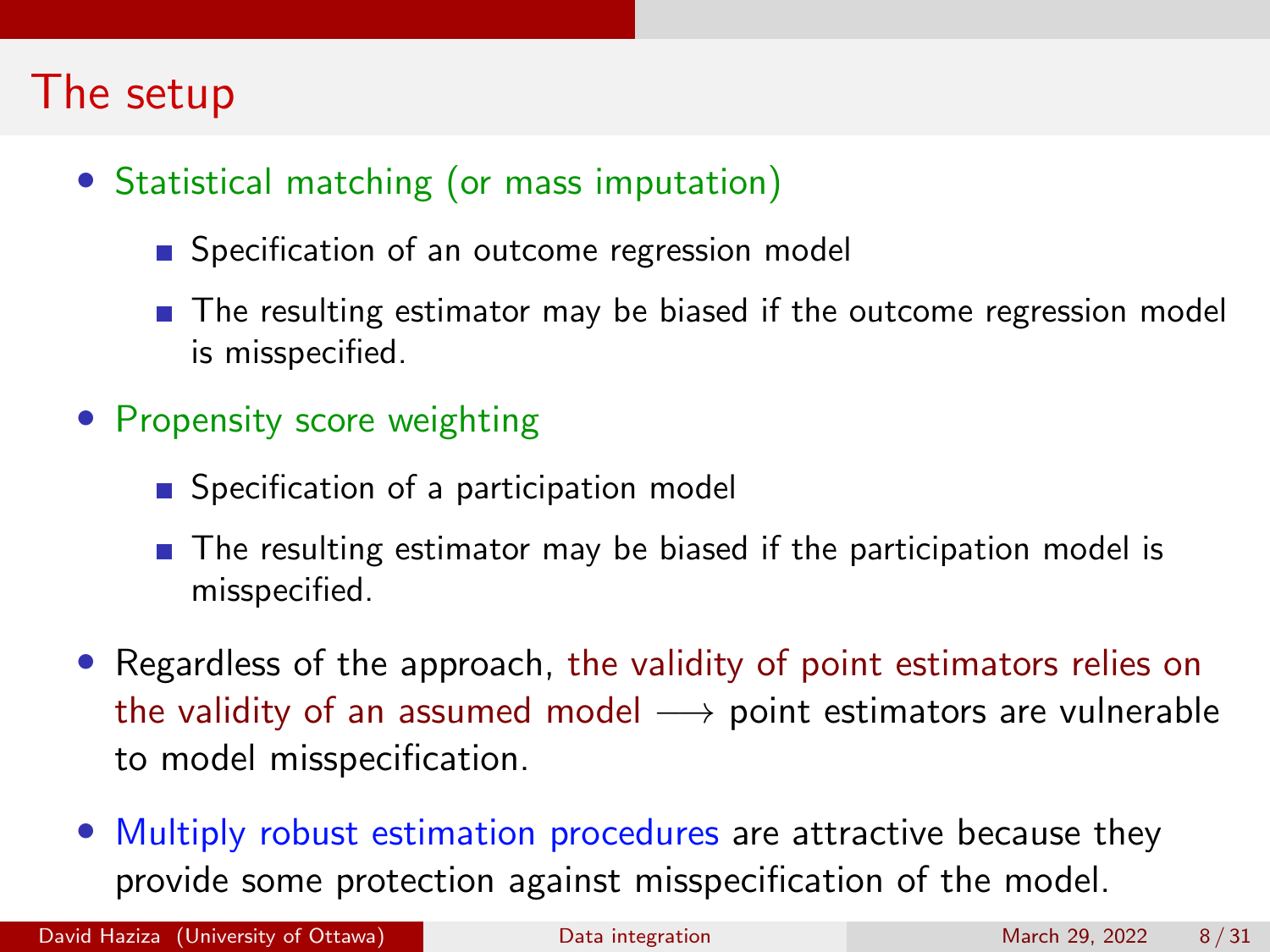#### Two classes of models

• Class of potential outcome regression models:

$$
\mathcal{M}_1 = \left\{ m^{(j)}(\mathbf{x}; \boldsymbol{\beta}^{(j)}), j = 1, 2, \ldots, J \right\}
$$

J models for the survey variable y

• Class of potential participation models:

$$
\mathcal{M}_2 = \left\{ \rho^{(k)}(\mathbf{x}; \boldsymbol{\alpha}^{(k)}), k=1,2,\ldots,K \right\}
$$

 $K$  models for the participation probability

• The models in  $\mathcal{M}_1$  (respectively in  $\mathcal{M}_2$ ) may be based on different functionals and/or different vectors of explanatory variables.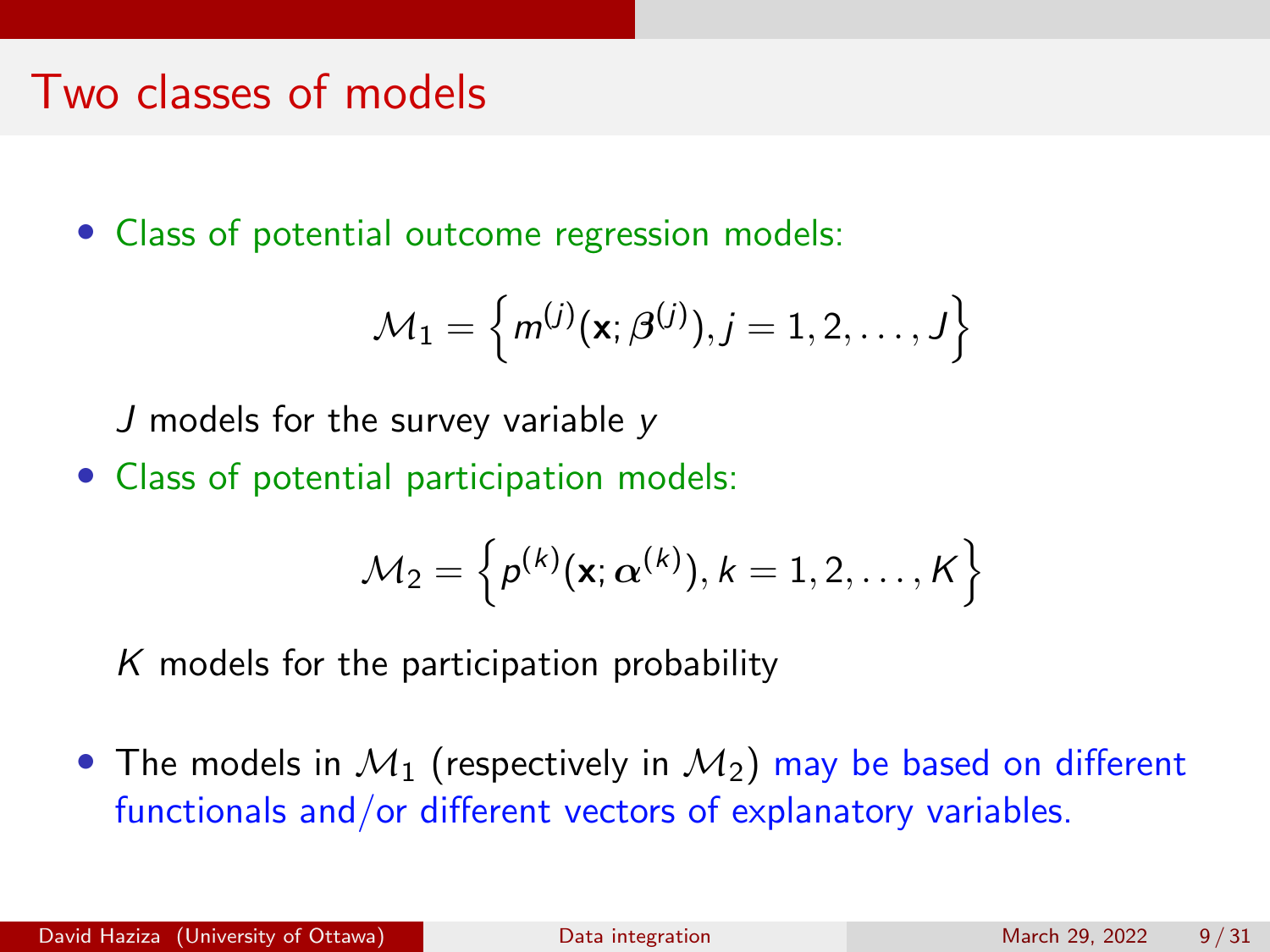#### Estimation of the  $\beta$ 's

 $\bullet$  Estimators of  $\boldsymbol{\beta}^{(j)}, j=1,2,\ldots,J$  : obtained by solving the sample estimating equations

$$
\frac{1}{N}\sum_{i\in S_B}\left\{y_i-m^{(j)}(\mathbf{x}_i;\boldsymbol{\beta}^{(j)})\right\}\left\{\frac{\partial m^{(j)}(\mathbf{x}_i;\boldsymbol{\beta}^{(j)})}{\partial\boldsymbol{\beta}^{(j)}}\right\}^{\top}=0.
$$

• Special case: The *j*th model is a linear regression model  $\longrightarrow$ 

$$
\widehat{\boldsymbol{\beta}}^{(j)} = \left(\sum_{i \in S_B} \mathbf{x}_i \mathbf{x}_i^\top\right)^{-1} \sum_{i \in S_B} \mathbf{x}_i y_i.
$$

• For each unit  $i$ , we obtain  $J$  predicted values:

$$
m^{(1)}(\mathbf{x}_i;\widehat{\boldsymbol{\beta}}^{(1)}),m^{(2)}(\mathbf{x}_i;\widehat{\boldsymbol{\beta}}^{(2)}),\ldots,m^{(J)}(\mathbf{x}_i;\widehat{\boldsymbol{\beta}}^{(J)})
$$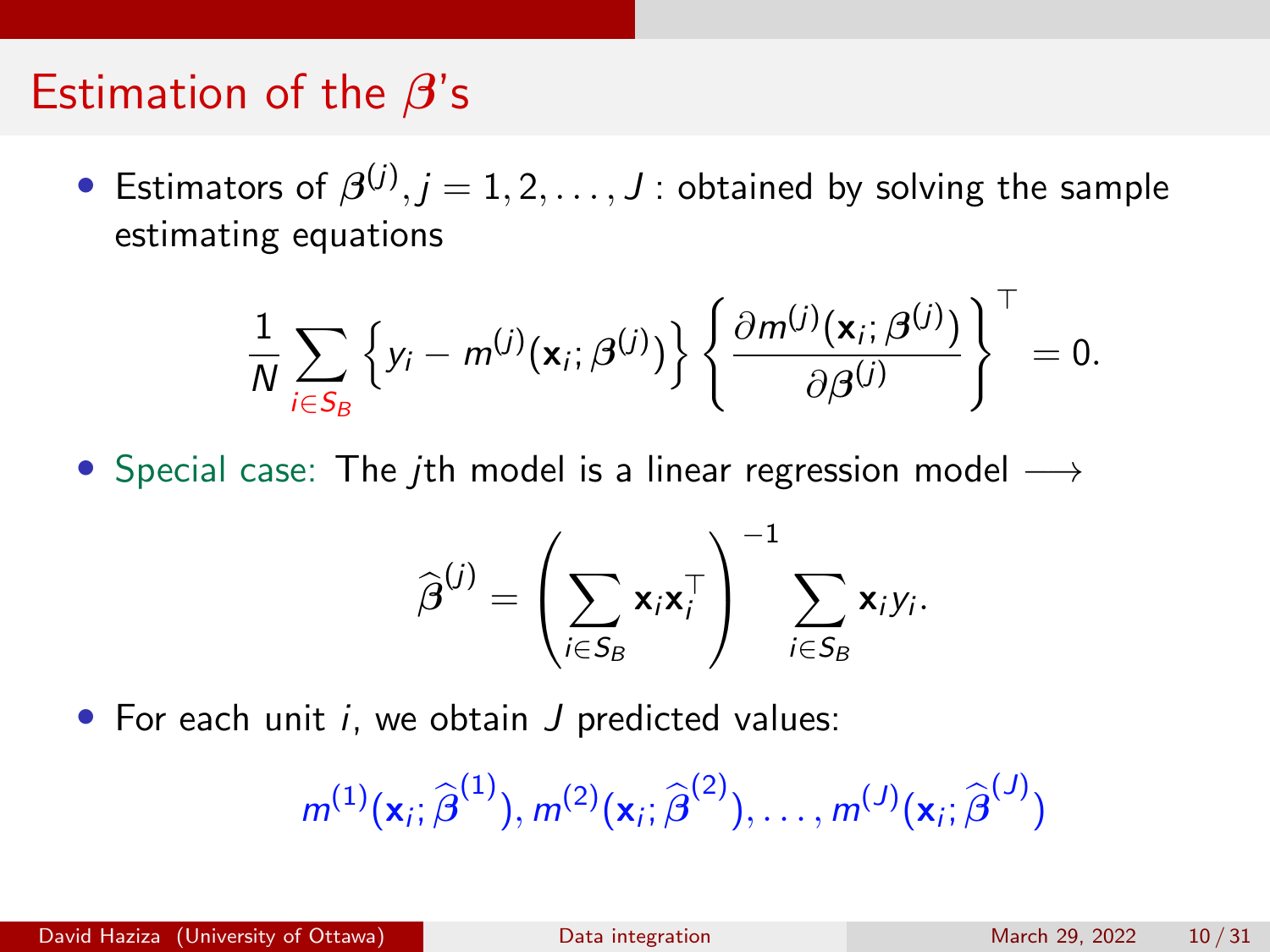

Table 3: Probability sample  $S_A(n_A)$ 



Table 4: Non-probability sample  $S_B(n_B)$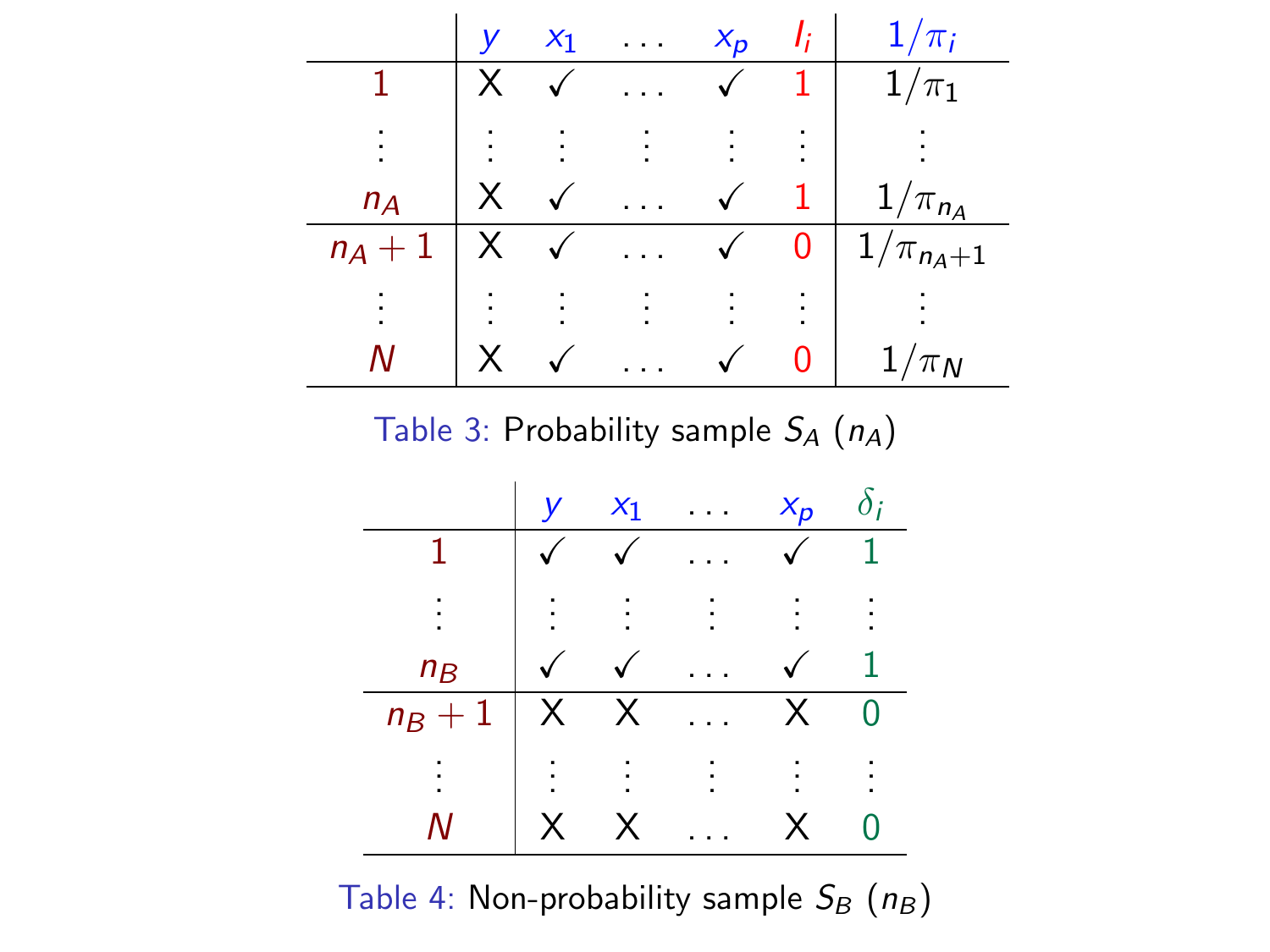#### Estimation of the  $\alpha$ 's

• If  $x_i$  was available for  $i \in \mathcal{P} - S_B$ , we would estimate  $\boldsymbol{\alpha}^{(k)}, k=1\cdots,K,$  by solving the census estimating equations

$$
\frac{1}{N}\sum_{i\in\mathcal{P}}\frac{\delta_i-p_i^{(k)}}{p_i^{(k)}(1-p_i^{(k)})}\left\{\frac{\partial p_i^{(k)}}{\partial\alpha^{(k)}}\right\}^{\top}=0,
$$

where 
$$
p_i^{(k)} \equiv p^{(k)}(\mathbf{x}_i; \alpha^{(k)})
$$
.

• Idea in Chen et al. (2020):

$$
\frac{1}{N}\sum_{i\in\mathcal{P}}\frac{\delta_i}{p_i^{(k)}(1-p_i^{(k)})}\left\{\frac{\partial p_i^{(k)}}{\partial\alpha^{(k)}}\right\}^\top-\frac{1}{N}\sum_{i\in\mathcal{P}}\frac{1}{1-p_i^{(k)}}\left\{\frac{\partial p_i^{(k)}}{\partial\alpha^{(k)}}\right\}^\top=0.
$$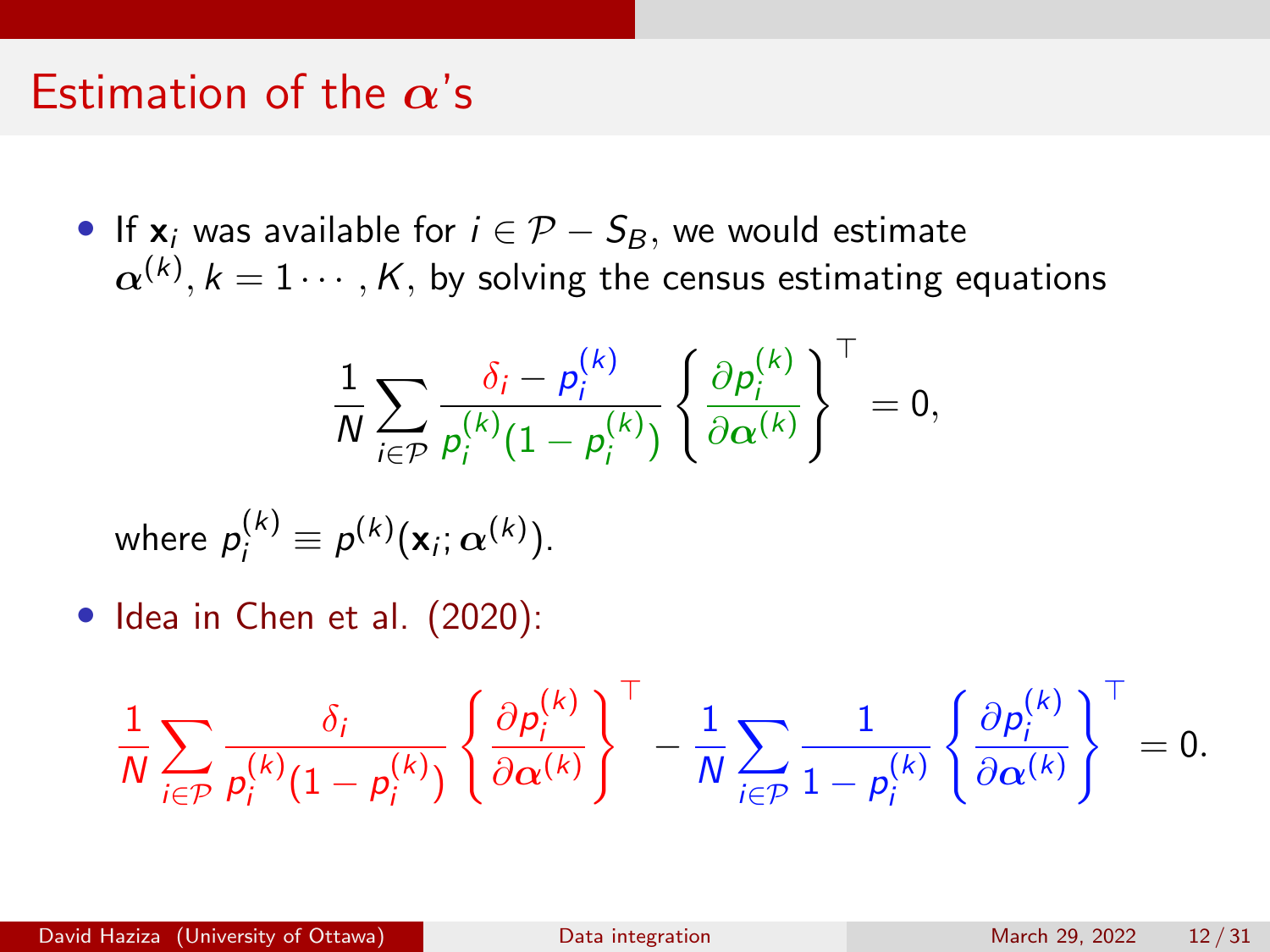### Estimation of the  $\alpha$ 's

 $\bullet\,$  The estimators of  $\boldsymbol{\alpha}^{(k)}, k=1,2,\ldots,K$  can be obtained by solving

$$
\frac{1}{N}\sum_{i\in S_B}\frac{1}{p_i^{(k)}(1-p_i^{(k)})}\left\{\frac{\partial p_i^{(k)}}{\partial \boldsymbol{\alpha}^{(k)}}\right\}^\top -\frac{1}{N}\sum_{i\in S_A}\pi_i^{-1}\frac{1}{1-p_i^{(k)}}\left\{\frac{\partial p_i^{(k)}}{\partial \boldsymbol{\alpha}^{(k)}}\right\}^\top=0.
$$

• For each unit i, we obtain  $K$  estimated participation probabilities:

$$
p^{(1)}(\mathbf{x}_i;\widehat{\alpha}^{(1)}),p^{(2)}(\mathbf{x}_i;\widehat{\alpha}^{(2)}),\ldots,p^{(K)}(\mathbf{x}_i;\widehat{\alpha}^{(K)})
$$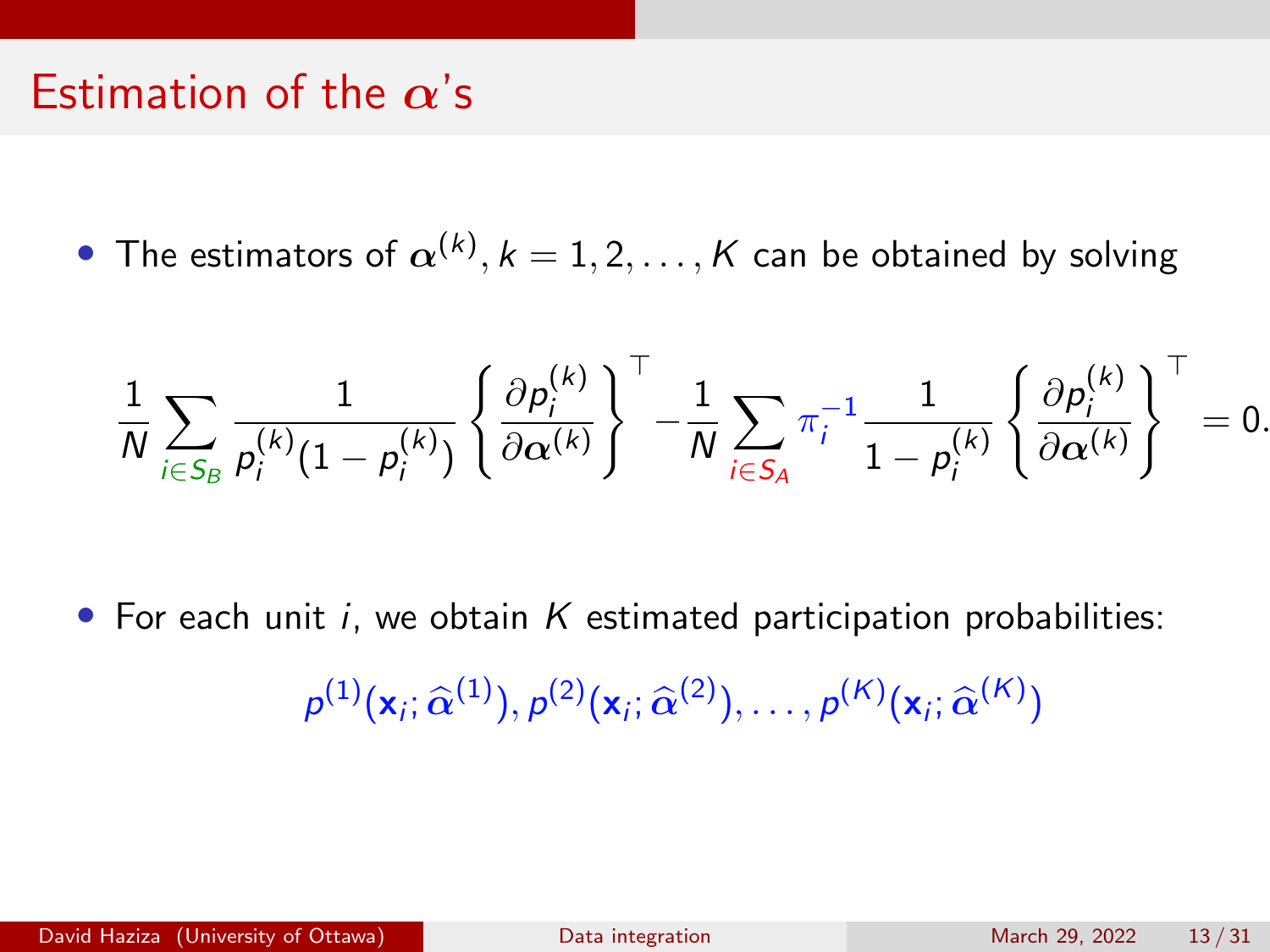### Compressing the information

• For each *i*, define

$$
\mathsf{v}_{1i}=(m^{(1)}(\mathbf{x}_i;\widehat{\boldsymbol{\beta}}^{(1)}),m^{(2)}(\mathbf{x}_i;\widehat{\boldsymbol{\beta}}^{(2)}),\ldots,m^{(J)}(\mathbf{x}_i;\widehat{\boldsymbol{\beta}}^{(J)}))^\top
$$

and

$$
\mathsf{v}_{2i}=(p^{(1)}(\mathbf{x}_i;\widehat{\alpha}^{(1)}),p^{(2)}(\mathbf{x}_i;\widehat{\alpha}^{(2)}),\ldots,p^{(K)}(\mathbf{x}_i;\widehat{\alpha}^{(K)}))^\top.
$$

- Compress the information contained in the J outcome regression models in  $M_1$  by fitting a linear regression model based on the units in  $S_B$  with y as the dependent variable and  $v_1$  as the vector of explanatory variables.
- The compressed score is  $\widehat{m}_i = \mathsf{v}_{1i}^\top \widehat{\tau}_1$  with

$$
\widehat{\tau}_1 = \left\{ \sum_{i \in S_B} \mathsf{v}_{1i} \mathsf{v}_{1i} \right\}^{-1} \sum_{i \in S_B} \mathsf{v}_{1i} \mathsf{y}_i.
$$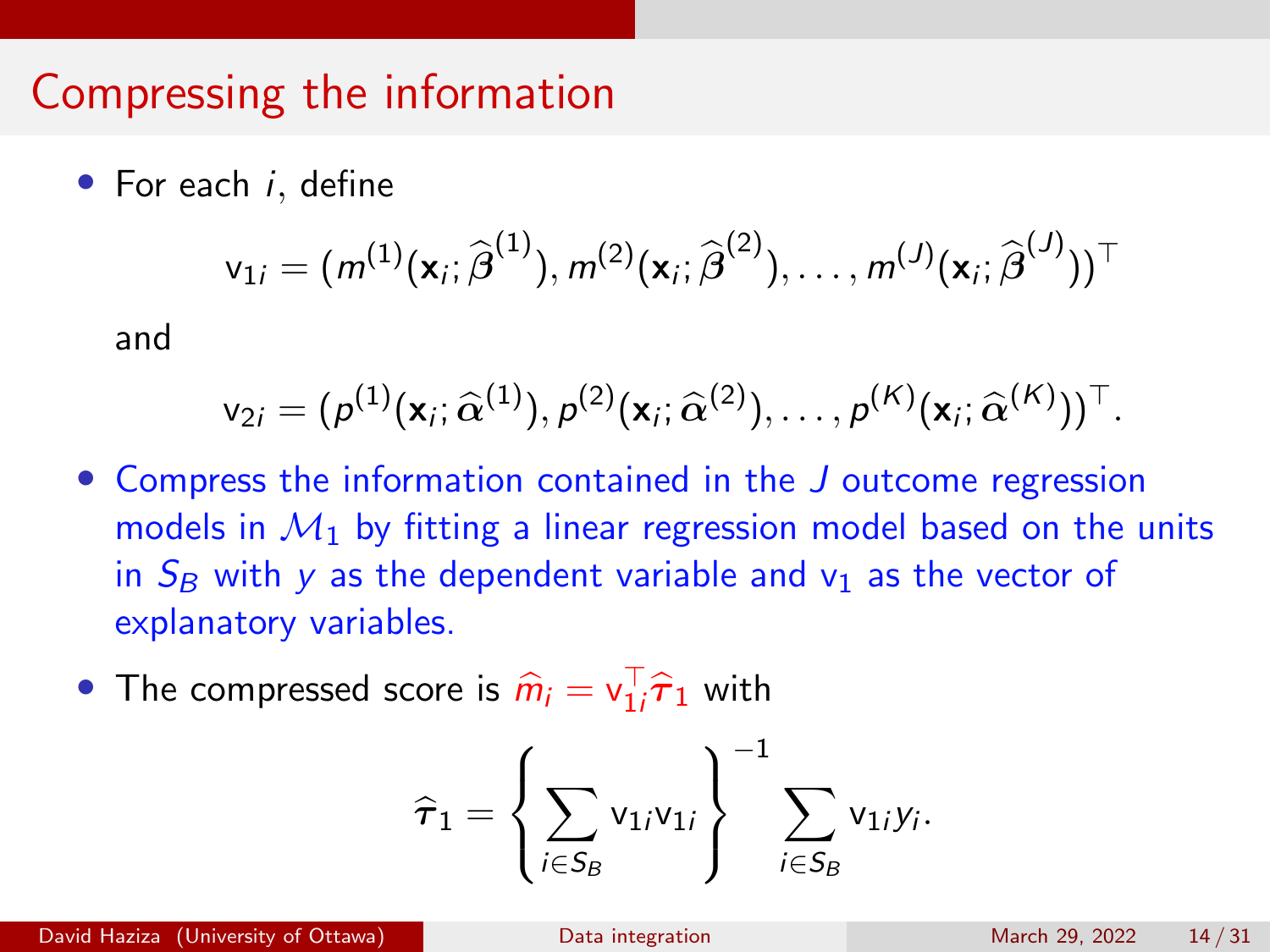### Compressing the information

- Compress the information contained in the  $K$  participation models in  $\mathcal{M}_2$  by fitting a linear regression model with  $\delta$  as the dependent variable and  $v_2$  as the vector of explanatory variables.
- If  $v_{2i}$  was available for all  $i \in \mathcal{P}$ , the compressed score would be  $\widetilde{p}_i = \mathsf{v}_{2i}^\top \widetilde{\boldsymbol{\tau}}_2$  with

$$
\widetilde{\boldsymbol{\tau}}_2 = \left\{ \sum_{i \in \mathcal{P}} \mathsf{v}_{2i} \mathsf{v}_{2i}^\top \right\}^{-1} \sum_{i \in \mathcal{P}} \mathsf{v}_{2i} \delta_i.
$$

• Solution:

$$
\widehat{\tau}_2 = \left\{ \sum_{i \in S_A} \pi_i^{-1} v_{2i} v_{2i}^\top \right\}^{-1} \sum_{i \in S_B} v_{2i}.
$$

• The compressed score is  $\hat{p}_i = v_{2i}^\top \hat{\tau}_2$ .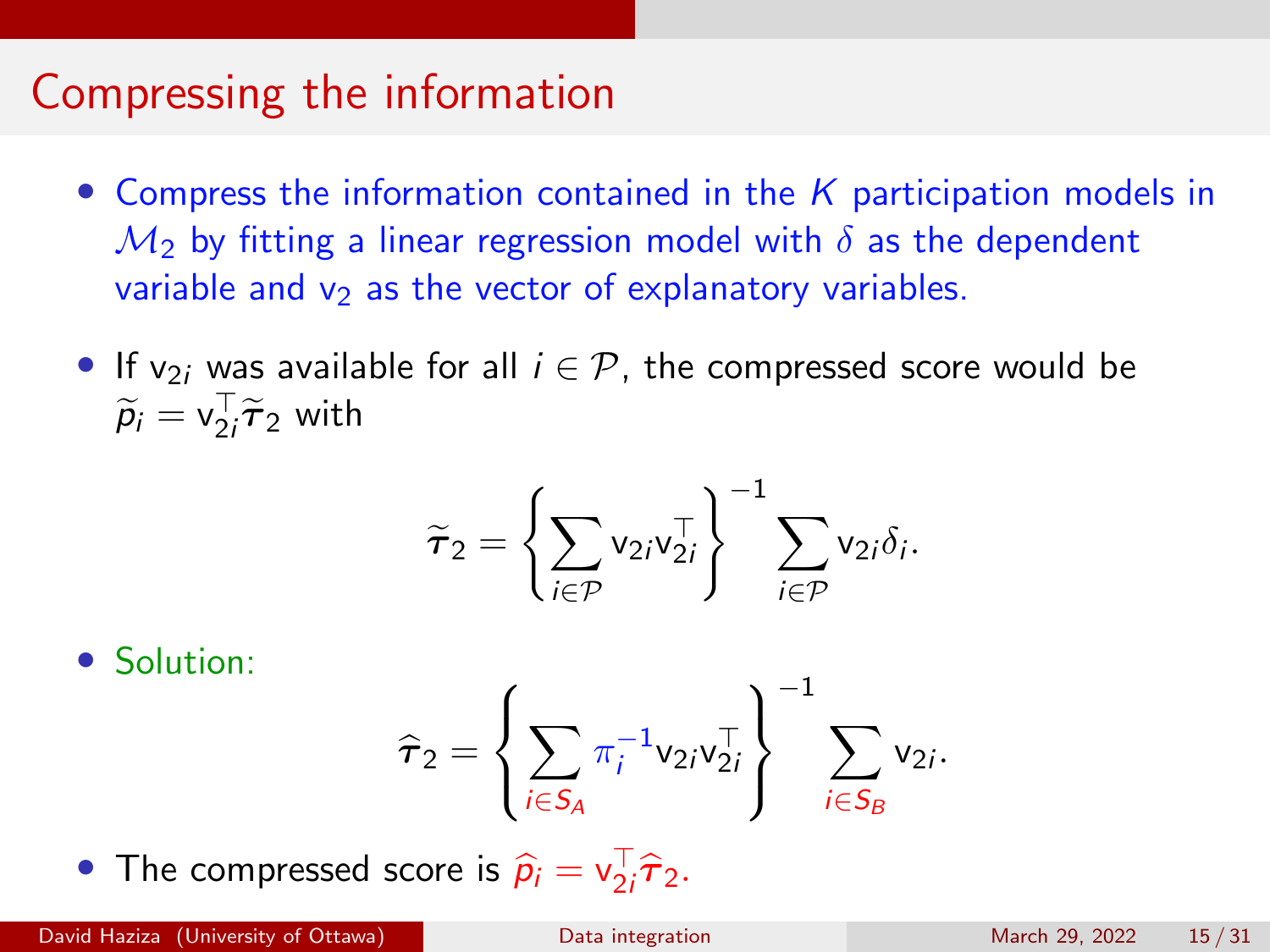

Figure 1: Steps for multiply robust estimation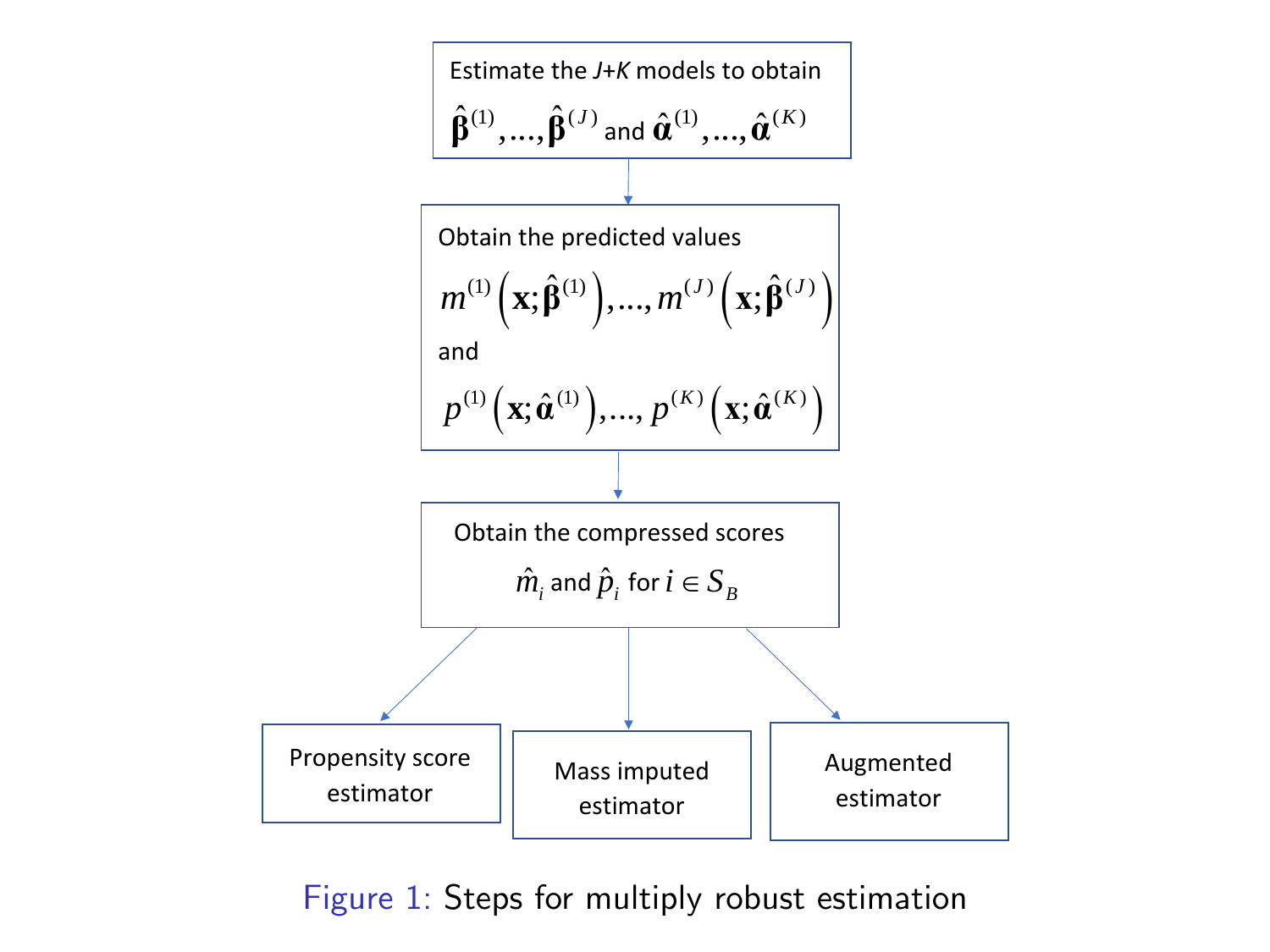#### Propensity score estimation

• Inverse probability weighting estimator  $\theta_{IPW}$ : obtained by solving the sample estimating equations:

$$
\widehat{U}_{IPW}(\theta) = \frac{1}{N} \sum_{i \in S_B} \frac{1}{\widehat{\rho}_i} U(y_i; \theta) = 0.
$$

- $\hat{\theta}_{IPW}$  multiply robust in the sense that it remains consistent if one of the participation models in  $M_2$  is correctly specified.
- Special case: The population mean

$$
\widehat{\theta}_{IPW} = \frac{\sum_{i \in S_B} \frac{y_i}{\widehat{p}_i}}{\sum_{i \in S_B} \frac{1}{\widehat{p}_i}}
$$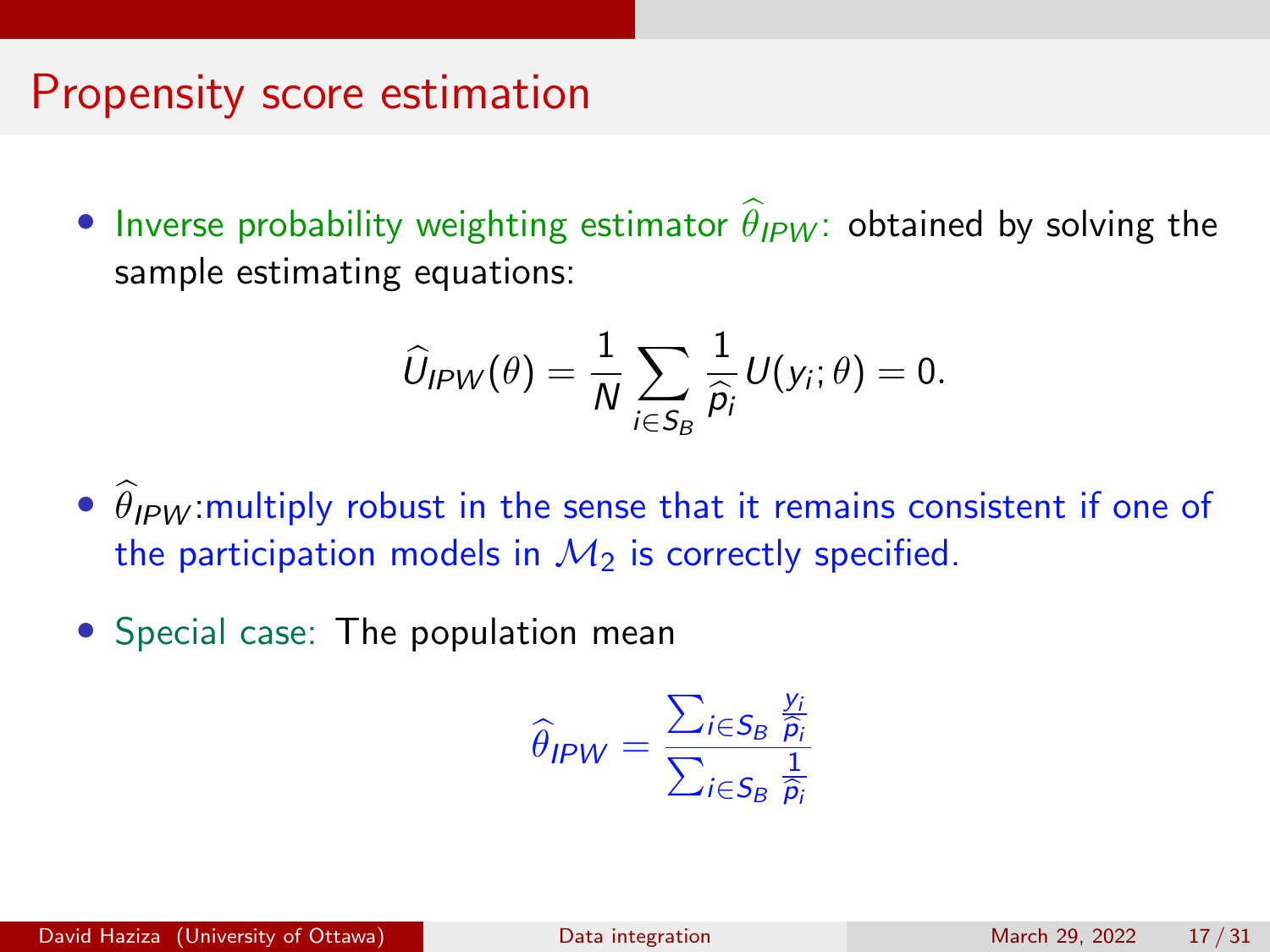### Fractionally mass imputation

- Fractionally mass imputed estimator  $\theta_{FMI}$ :
- A consistent estimator of  $\theta_0$  is obtained by solving the following expected estimating equations:

$$
\frac{1}{N}\sum_{i\in S_A}\pi_i^{-1}\mathbb{E}\left\{\mathsf{U}(y_i;\theta_0)\mid \mathbf{x}_i\right\}=0.
$$

- The expectation is unknown as  $f(y | x)$  is unknown.
- We want to approximate the conditional expectation by the weighted mean of the fractionally imputed estimating equations:

$$
\mathbb{E}\left\{U(\mathsf{y}_i;\theta)\mid \mathbf{x}_i\right\} \approx \sum_{j\in S_B} w_{ij}^* U(\mathsf{y}_i^{*(j)};\theta),
$$

where  $w_{ij}^*$  are the fractional weights such that  $\sum_{j \in \mathcal{S}_B} w_{ij}^* = 1$  and the  $y_i^{*(j)}$  $i_j^{*(U)}$ 's denote the imputed values for unit *i*.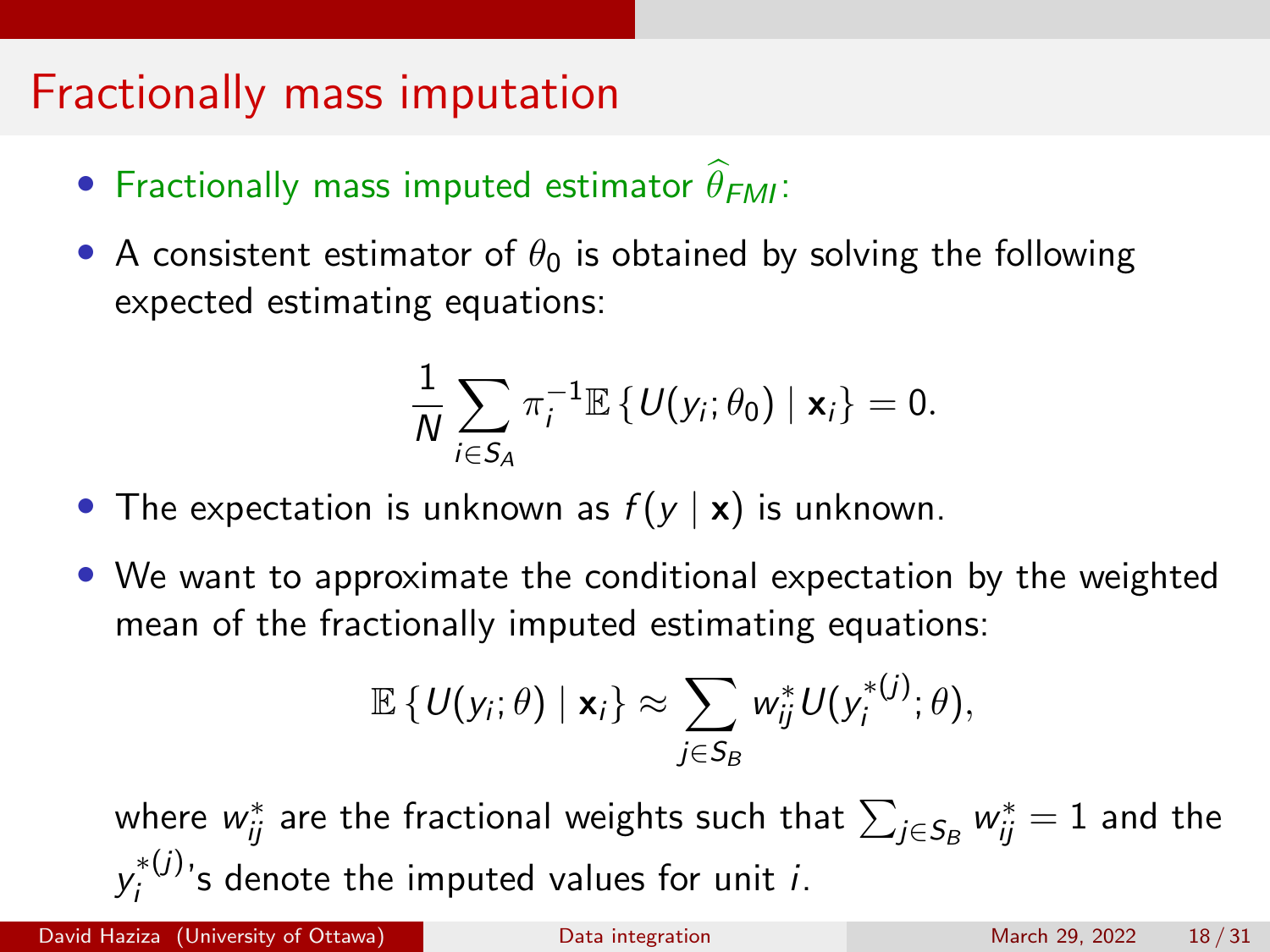

Table 5: Probability sample  $S_A(n_A)$ 



Table 6: Non-probability sample  $S_B(n_B)$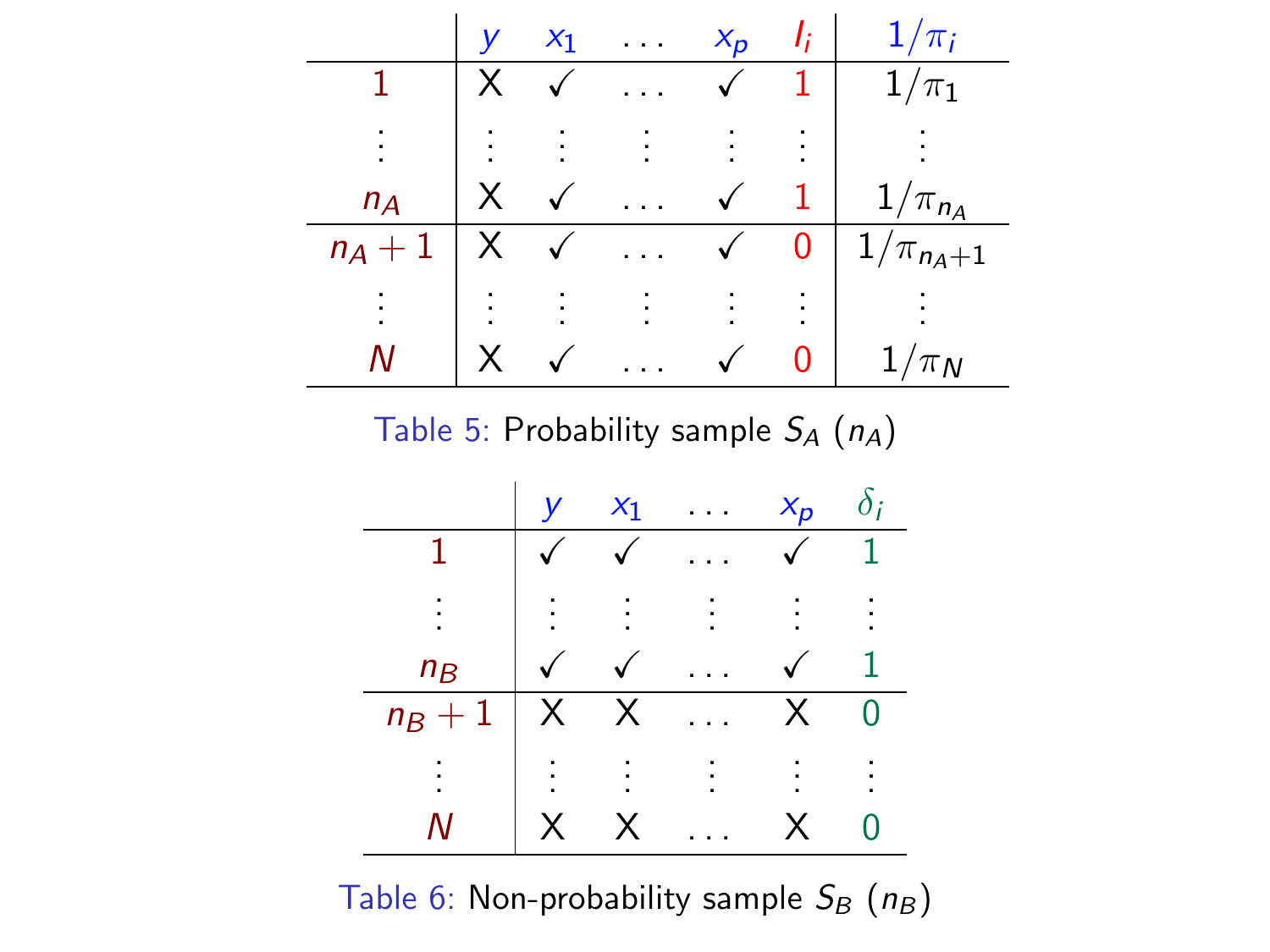### Fractionally mass imputation

• Fractionally mass imputed estimator  $\theta_{FMI}$ :

(Step1). Obtain the weights  $\hat{w}_i$  by maximizing the empirical likelihood function

$$
I=\sum_{i\in S_B}\log(w_i),
$$

subject to

$$
\sum_{i\in S_B} w_i = 1, \quad \sum_{i\in S_B} w_i \widehat{\epsilon_i} = 0,
$$

where  $\hat{\epsilon}_i = y_i - \hat{m}_i$  denotes the residual attached to  $i \in S_B$ . (Step2). Obtain  $\hat{\theta}_{FMI}$  by solving the sample estimating equations

$$
\widehat{U}_{FMI}(\theta) = \frac{1}{N} \sum_{i \in S_A} \pi_i^{-1} \sum_{j \in S_B} w_{ij}^* U(y_i^{*(j)}; \theta) = 0,
$$

with  $w_{ij}^* = \widehat{w}_j$  denote the fractional weight and  $y_i^{*(j)} = \widehat{m}_i + \widehat{\epsilon}_j$ .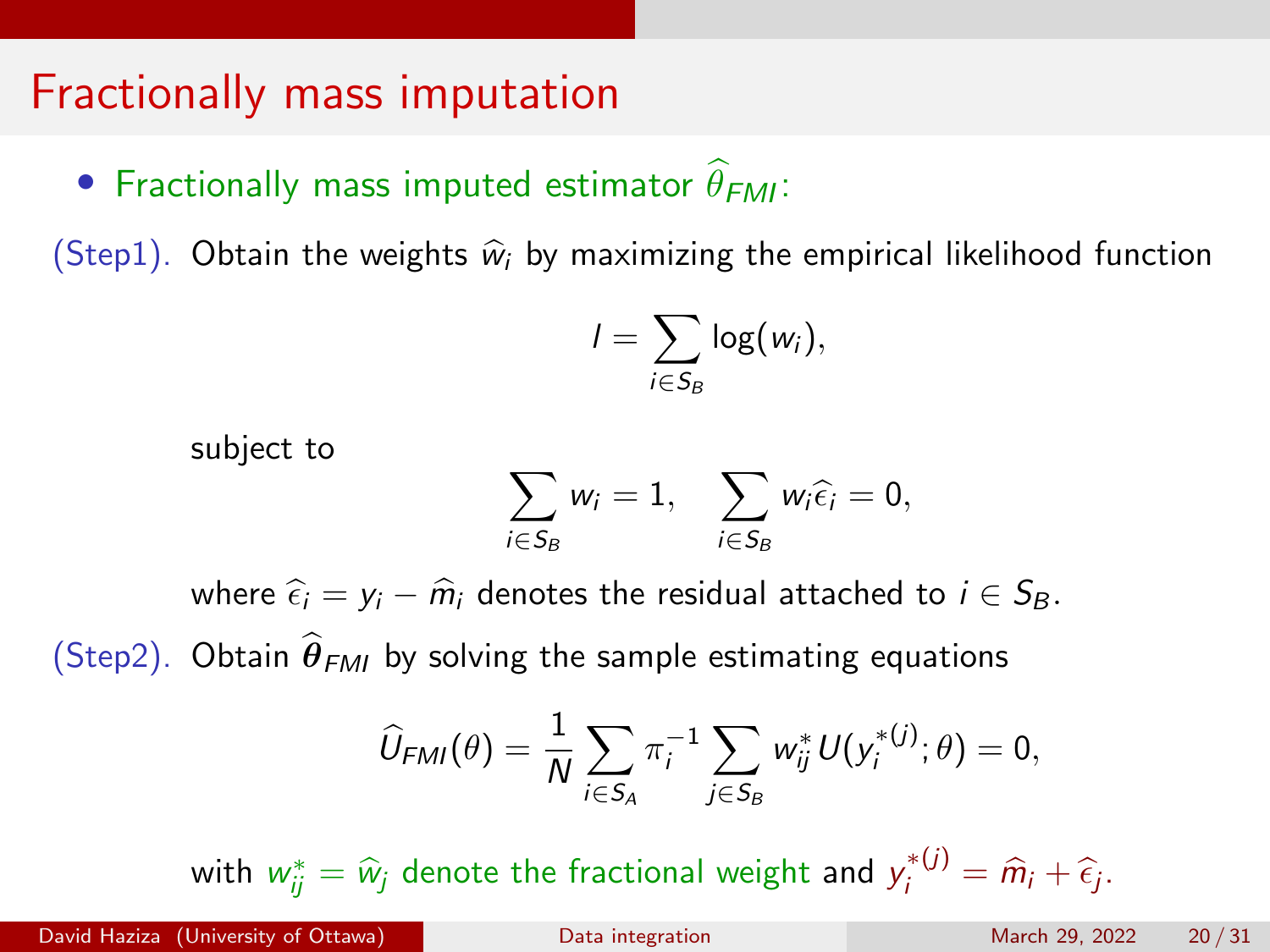# Fractionally mass imputation

- $\theta$ FMI: multiply robust in the sense that it remains consistent if one of the outcome regression models in  $\mathcal{M}_1$  is correctly specified.
- Special case: The population mean

$$
\widehat{\theta}_{FMI} = \frac{\sum_{i \in S_A} \pi_i^{-1} \sum_{j \in S_B} w_{ij}^* y_i^{*(j)}}{\sum_{i \in S_A} \frac{1}{\pi_i}}
$$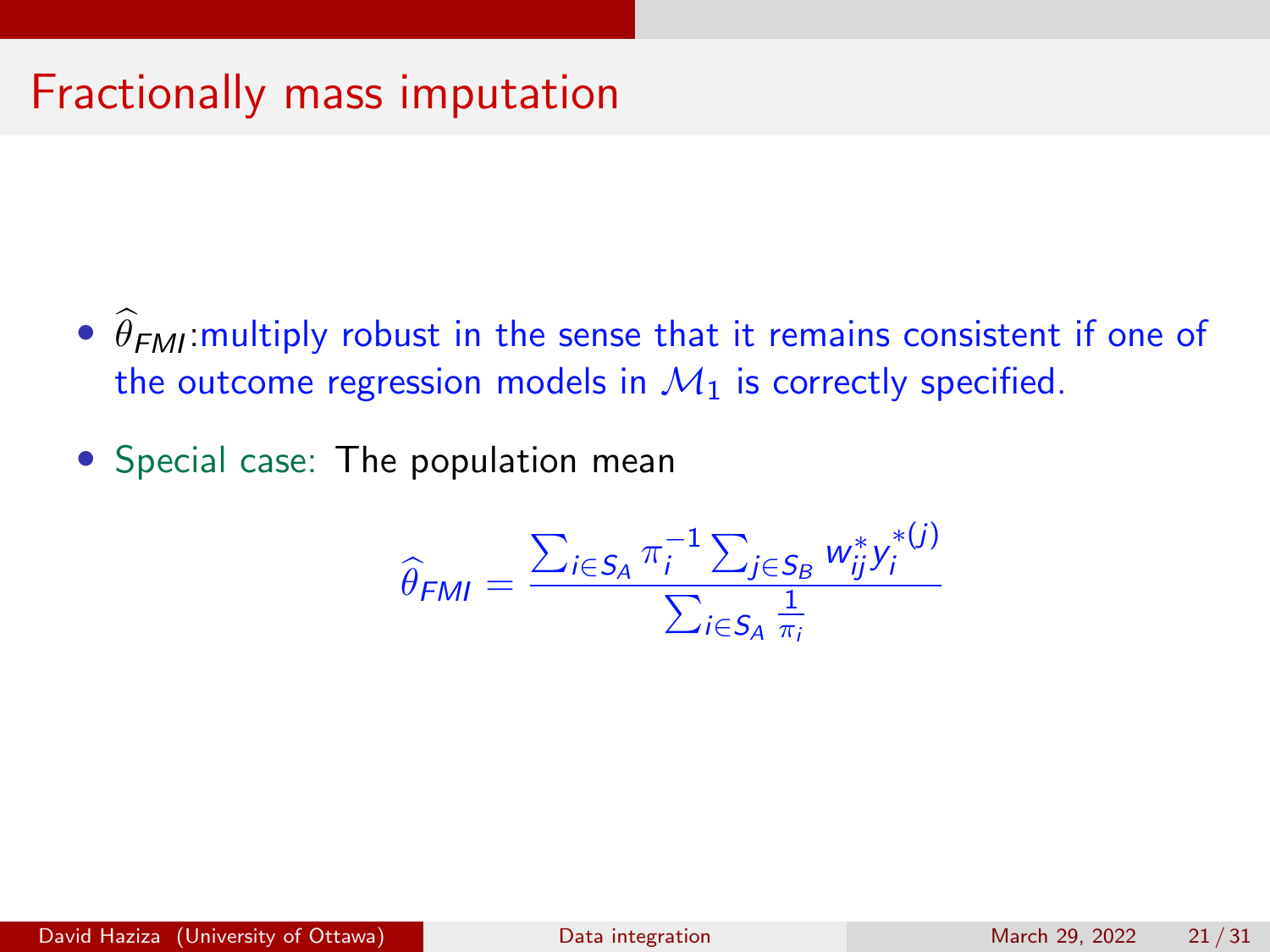### Augmented estimator

• Augmented estimator  $\hat{\theta}_{AMR}$ : can be obtained by solving the sample estimating equations

$$
\begin{array}{lcl} \displaystyle \widehat{U}_{AMR}(\theta) & = & \displaystyle \frac{1}{N}\sum_{i\in S_B}\frac{1}{\widehat{p}_i}U(y_i;\theta)+\frac{1}{N}\sum_{i\in S_A}\pi_i^{-1}\sum_{j\in S_B}w_{ij}^*U(y_i^{*(j)};\theta) \\ & & \displaystyle - & \frac{1}{N}\sum_{i\in S_B}\frac{1}{\widehat{p}_i}\sum_{j\in S_B}w_{ij}^*U(y_i^{*(j)};\theta)=0. \end{array}
$$

 $\hat{\theta}_{AMR}$ : multiply robust in the sense that it remains consistent if one of the models in either  $M_1$  or  $M_2$  is correctly specified.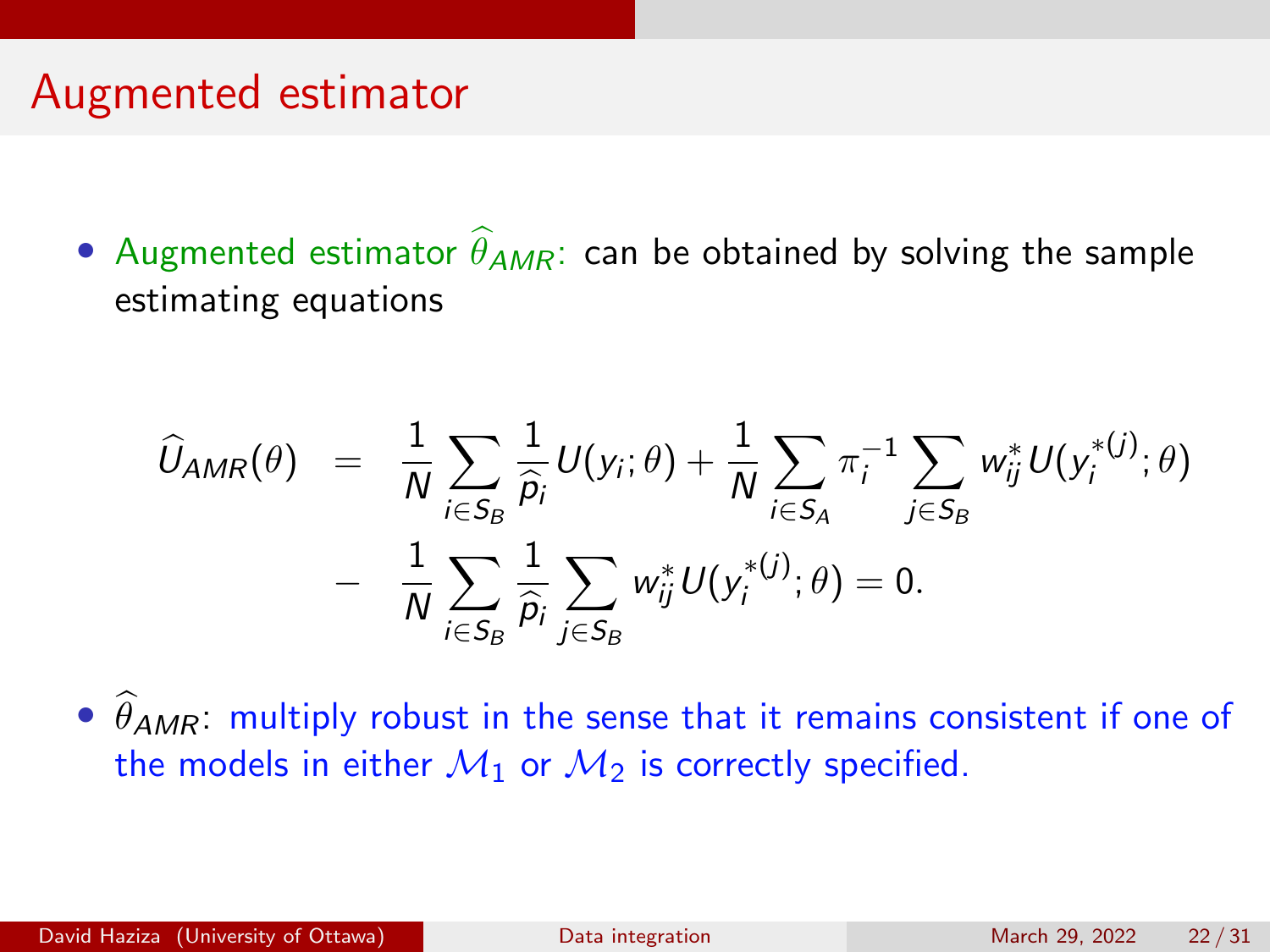- We generated  $B = 1,000$  finite populations of size  $N = 20,000$ .
- Two auxiliary variables  $x_1$  and  $x_2$ : generated from a  $\mathcal{N}(1,2)$
- The variable of interest y was generated according to

$$
y=0.3+2x_1+2x_2+\epsilon,
$$

where  $\epsilon \sim \mathcal{N}(0, 1)$ .

- From each finite population, a sample  $S<sub>A</sub>$ , of size  $n<sub>A</sub>$ , was selected using SRSWOR. We used  $n_A = 500$  and  $n_A = 1000$ .
- A non-probability sample  $S_B$  was generated using a Poisson sampling design with probability

$$
p(\mathbf{x}_i;\alpha) = \frac{\exp(\alpha_0 + \alpha_1x_{1i} + \alpha_2x_{2i})}{1 + \exp(\alpha_0 + \alpha_1x_{1i} + \alpha_2x_{2i})}.
$$

• The values of  $\alpha_0$ ,  $\alpha_1$ , and  $\alpha_2$  were chosen so as to lead to  $n_B$ approximately equal to 500 and 1000.

David Haziza (University of Ottawa) [Data integration](#page-0-0) Data integration March 29, 2022 23/31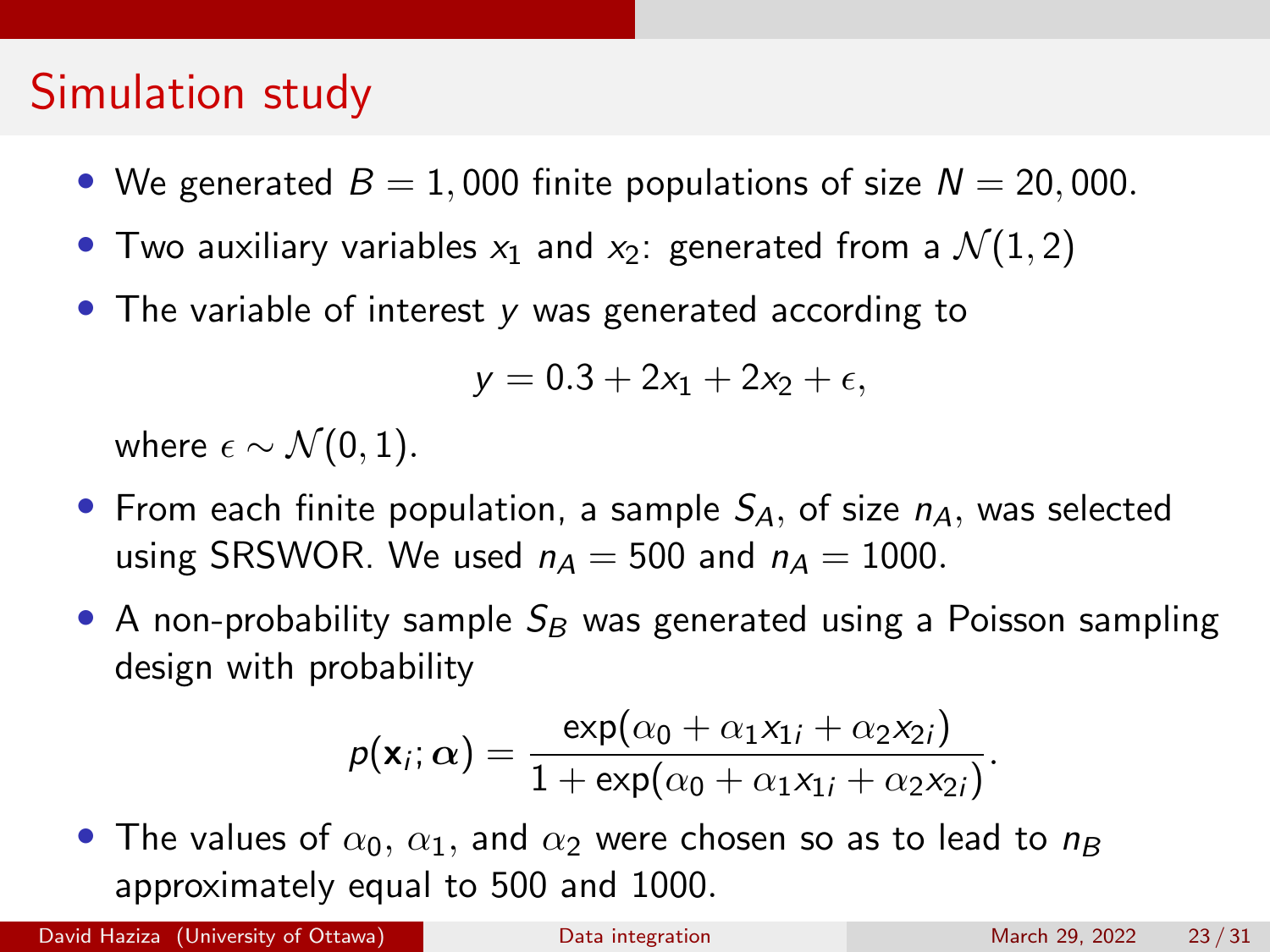• To assess the performance of the proposed methods in the presence of model misspecification, we defined the transformed explanatory variables as

$$
z_1 = \exp(x_1/2) \text{ and } z_2 = x_2 \left\{1 + \exp(x_1)\right\}^{-1}
$$

- The correct outcome regression and participation models were fitted using a linear regression model and a logistic model, respectively, based on the set of explanatory variables  $\mathbf{x}=(x_1,x_2)^\top.$
- The incorrect outcome regression and participation models were fitted using a linear regression model and a logistic model, respectively, based on the set of transformed explanatory variables  $\textbf{z}=(z_1,z_2)^{\top}$ .
- We assume that only the variables **x** and **z** were available in  $S_A$ , whereas the variables **x**, **z** and y were available in  $S_B$ .

.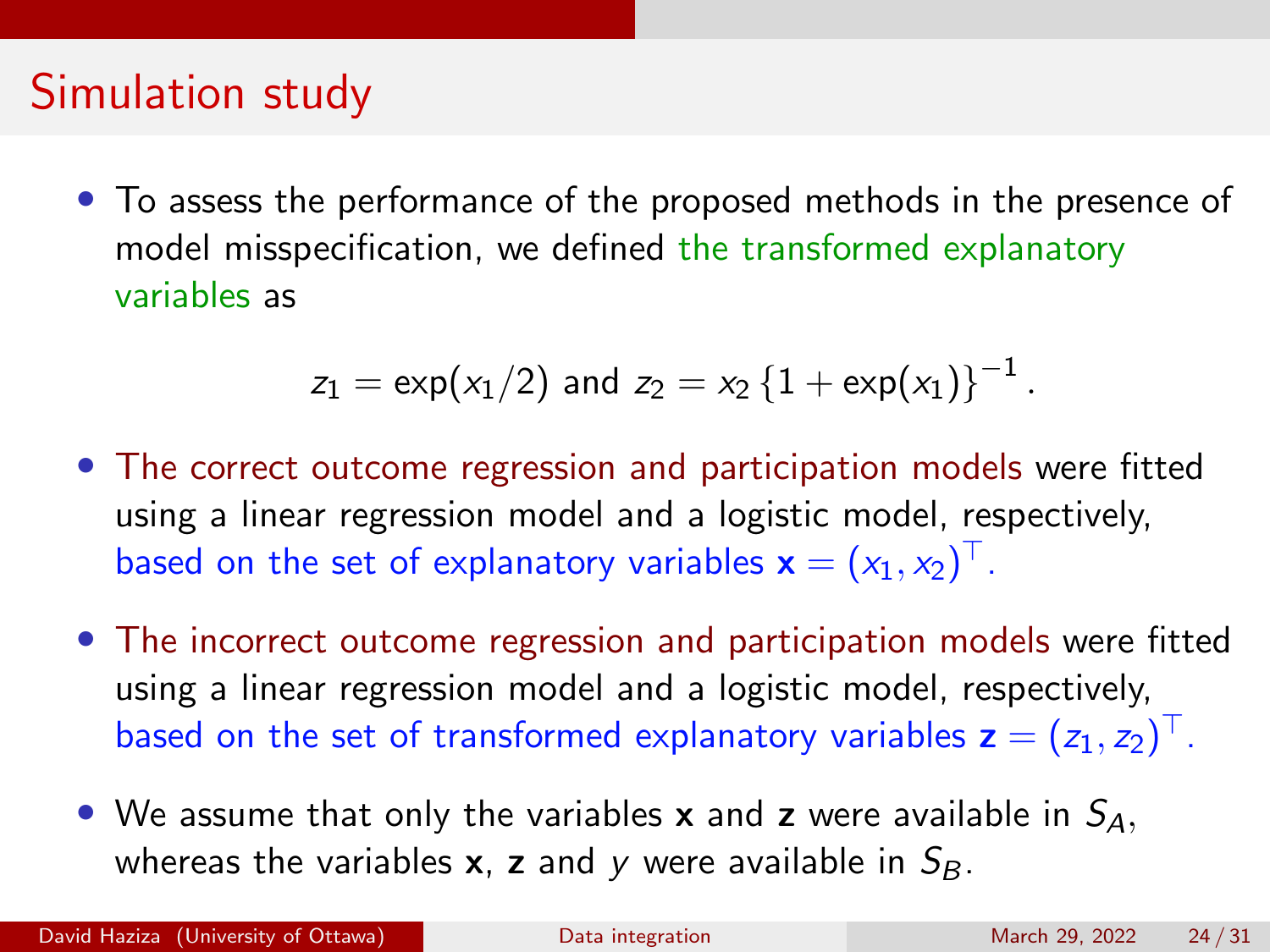- Goal: estimate
	- The population mean of  $y$ ;
	- $\blacksquare$  The population 25th percentile of y.
- We computed several estimators:
	- (1) The (unfeasible) design-weighted estimators (Benchmark) based on  $S_A$ obtained as a solution of the following estimating equations

$$
\frac{1}{N}\sum_{i\in S_A}\pi_i^{-1}U(y_i;\theta)=0.
$$

(2) The naive estimators (Naive) based on  $S_B$  obtained as a solution of the following estimating equations

$$
\frac{1}{N}\sum_{i\in S_B}U(y_i;\theta)=0.
$$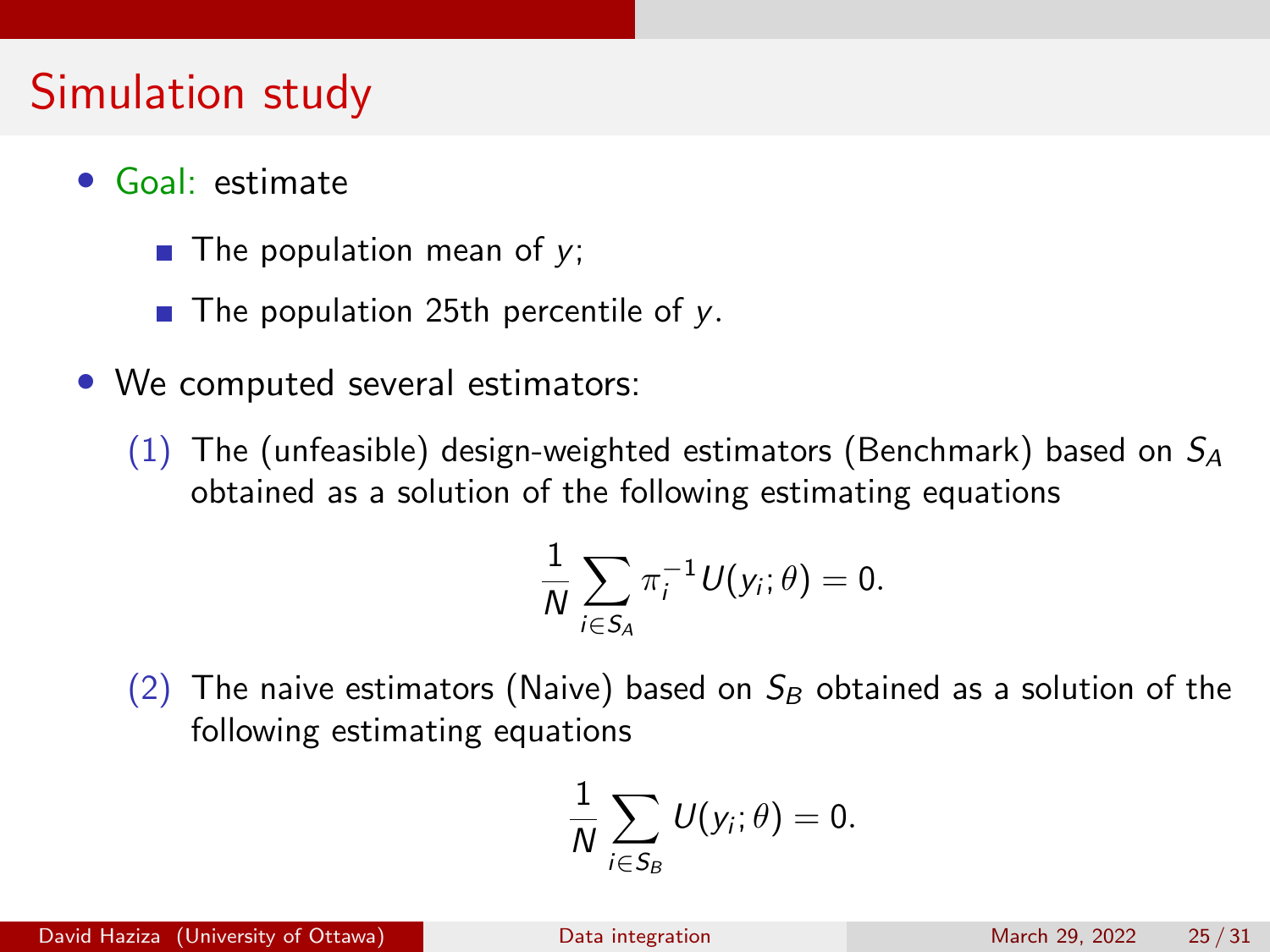- (3) The parametric mass imputed estimators considered in Kim et al. (2019) using correct outcome regression model (PFMI(1000)) and the incorrect outcome regression model (PFMI(0100)).
- $(4)$  The doubly robust estimators proposed by Chen et al. (2020): DR(1010), DR(1001), DR(0110) and DR(0101).
- $(5)$  The MR inverse probability weighting estimator: MRIPW(0011).
- $(6)$  The MR fractionally mass imputed estimator: MRFMI $(1100)$ .
- $(7)$  The augmented multiply robust estimators: AMR $(1110)$ , AMR $(1101)$ , AMR(1011), AMR(0111) and AMR(1111).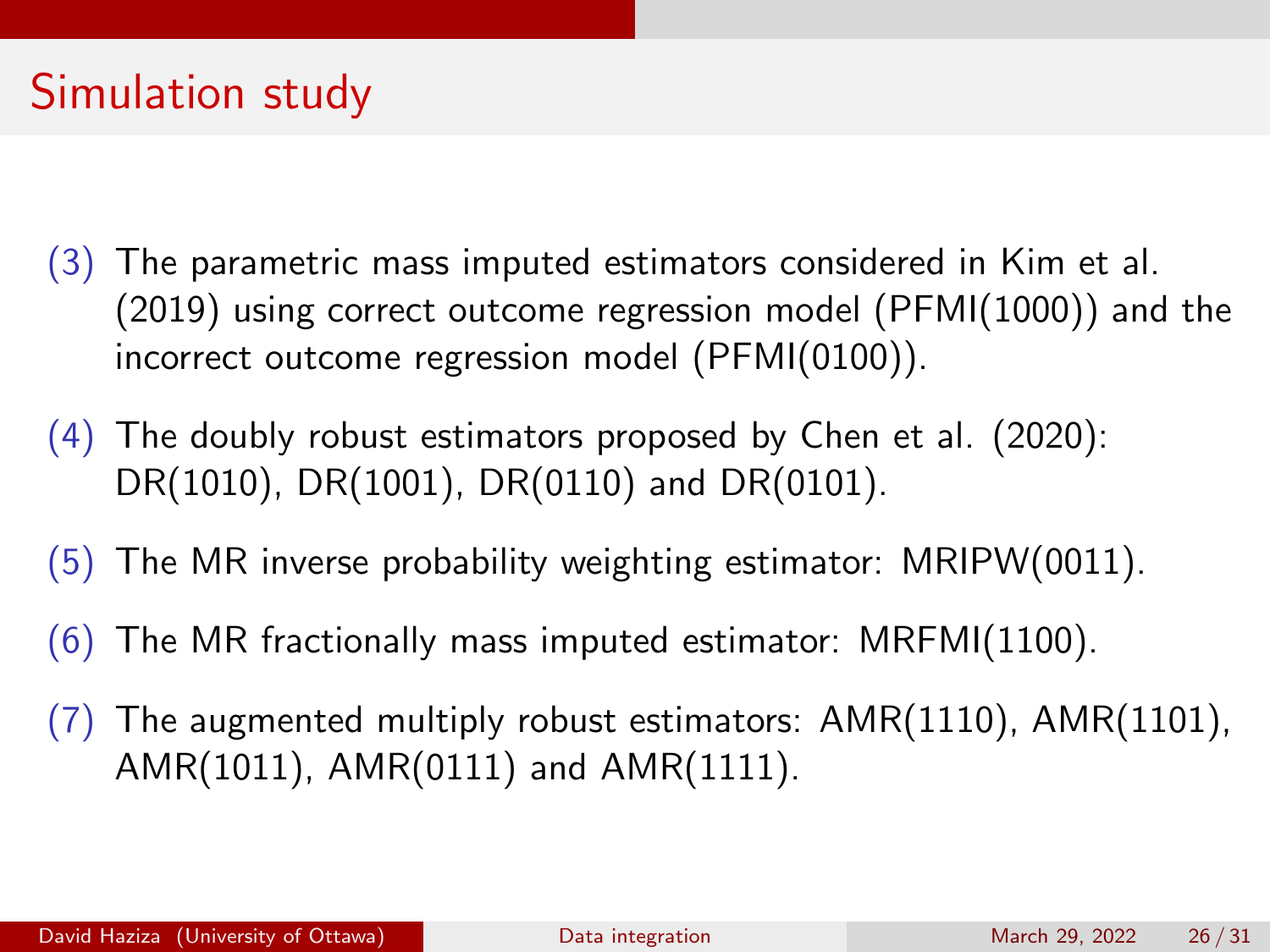# Simulation results

|           |             | $(n_A, n_B = 500)$ |            |              | $(n_A, n_B = 1000)$ |            |              |
|-----------|-------------|--------------------|------------|--------------|---------------------|------------|--------------|
| Parameter | Method      | RB(%)              | <b>RSE</b> | <b>RRMSE</b> | RB(%)               | <b>RSE</b> | <b>RRMSE</b> |
|           | Benchmark   | $-0.04$            | 1.59       | 1.59         | $-0.04$             | 1.14       | 1.14         |
|           | Naive       | 9.37               | 1.56       | 9.50         | 9.14                | 1.16       | 9.21         |
|           | PFMI(1000)  | 0.02               | 1.59       | 1.59         | $-0.03$             | 1.13       | 1.13         |
|           | PFMI(0100)  | 5.06               | 1.57       | 5.29         | 4.84                | 1.11       | 4.96         |
|           | DR(1010)    | 0.01               | 1.59       | 1.59         | $-0.03$             | 1.13       | 1.13         |
|           | DR(1001)    | 0.02               | 1.60       | 1.60         | $-0.03$             | 1.13       | 1.13         |
|           | DR(0110)    | 0.10               | 1.89       | 1.89         | $-0.04$             | 1.34       | 1.34         |
| Mean      | DR(0101)    | 4.60               | 1.69       | 4.90         | 4.42                | 1.19       | 4.58         |
|           | MRIPW(0011) | 0.48               | 1.98       | 2.04         | 0.12                | 1.37       | 1.37         |
|           | MRFMI(1100) | 0.01               | 1.59       | 1.59         | $-0.03$             | 1.12       | 1.12         |
|           | AMR(1110)   | 0.01               | 1.59       | 1.59         | $-0.03$             | 1.13       | 1.13         |
|           | AMR(1101)   | 0.02               | 1.60       | 1.60         | $-0.03$             | 1.13       | 1.13         |
|           | AMR(1011)   | 0.01               | 1.59       | 1.59         | $-0.03$             | 1.13       | 1.13         |
|           | AMR(0111)   | 0.66               | 1.93       | 2.04         | 0.21                | 1.35       | 1.37         |
|           | AMR(1111)   | 0.01               | 1.59       | 1.59         | $-0.03$             | 1.13       | 1.13         |

David Haziza (University of Ottawa) [Data integration](#page-0-0) Data integration March 29, 2022 27/31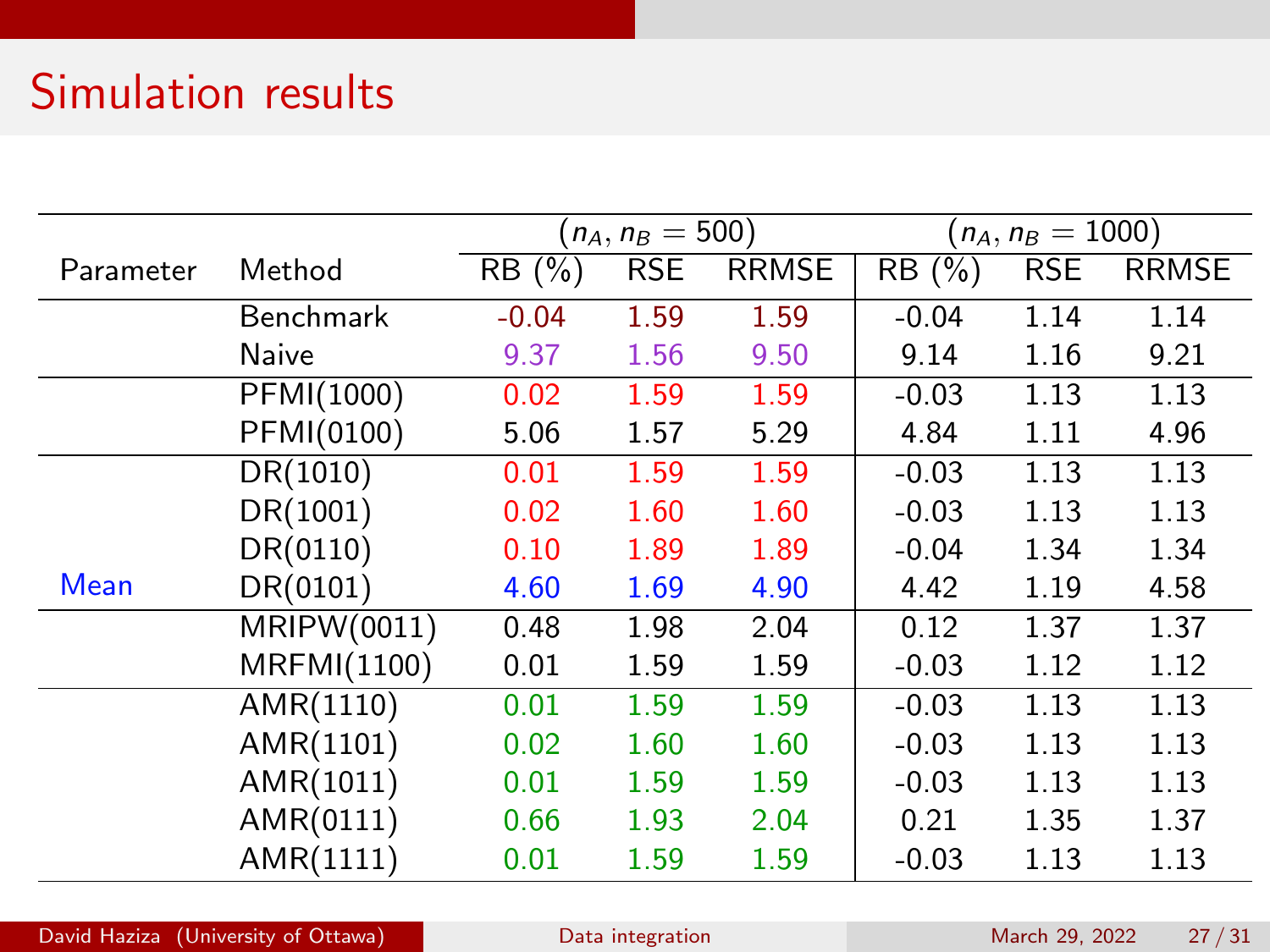# Simulation results

|                 |                  | $(n_A, n_B = 500)$ |            |              | $(n_A, n_B = 1000)$ |            |              |
|-----------------|------------------|--------------------|------------|--------------|---------------------|------------|--------------|
| Parameter       | Method           | $RB(\%)$           | <b>RSE</b> | <b>RRMSE</b> | $RB(\%)$            | <b>RSE</b> | <b>RRMSE</b> |
|                 | <b>Benchmark</b> | 0.02               | 2.85       | 2.85         | $-0.05$             | 2.04       | 2.04         |
|                 | Naive            | 12.54              | 2.89       | 12.87        | 12.15               | 2.1        | 12.33        |
|                 | PFMI(1000)       | 1.96               | 2.84       | 3.45         | 1.84                | 2.02       | 2.73         |
|                 | PFMI(0100)       | 21.98              | 2.48       | 22.12        | 21.74               | 1.81       | 21.82        |
|                 | MRIPW(0011)      | 0.44               | 3.69       | 3.72         | $-0.06$             | 2.55       | 2.55         |
| 25th percentile | MRFMI(1100)      | 0.03               | 2.52       | 2.52         | $-0.04$             | 1.78       | 1.78         |
|                 | AMR(1110)        | 0.83               | 3.03       | 3.14         | 0.19                | 2.14       | 2.15         |
|                 | AMR(1101)        | 0.39               | 2.88       | 2.91         | 0.05                | 2.08       | 2.08         |
|                 | AMR(1011)        | 0.78               | 2.99       | 3.09         | 0.19                | 2.14       | 2.15         |
|                 | AMR(0111)        | 1.46               | 3.24       | 3.55         | 0.5                 | 2.3        | 2.35         |
|                 | AMR(1111)        | 0.77               | 2.99       | 3.08         | 0.2                 | 2.15       | 2.16         |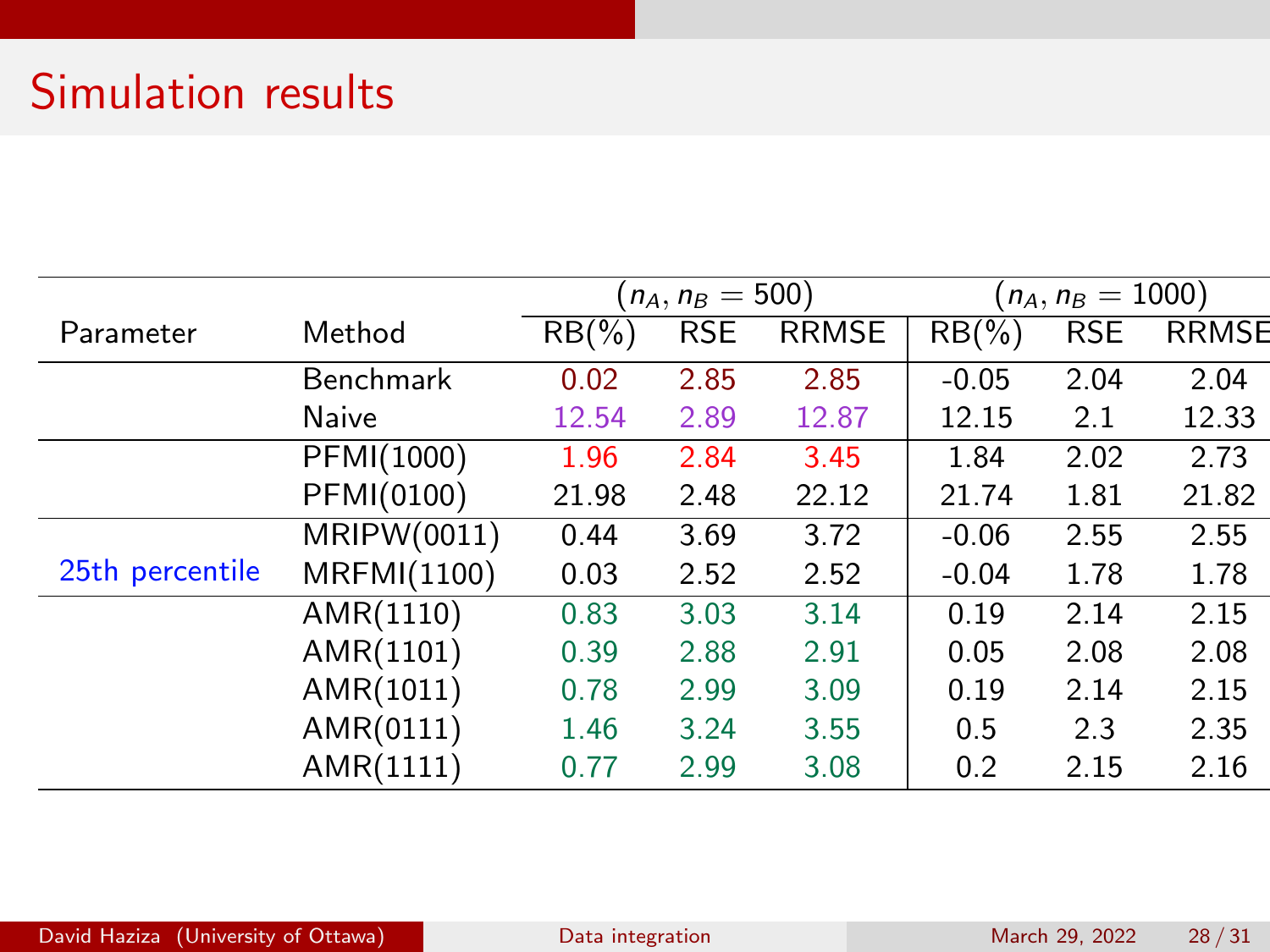### Simulation results: Bootstrap variance estimation

Table 7: Monte Carlo Percent Relative Bias (RB) of the bootstrap variance estimator, Coverage Rate (CR) %, and Average Length (AL) of confidence intervals for the proposed estimators with  $n_A = n_B = 500$ .

| Parameter       | Method             | $RB(\%)$ | $CR(\%)$ | AL   |
|-----------------|--------------------|----------|----------|------|
| Mean            | MRIPW(0011)        | 6.56     | 95.7     | 0.66 |
|                 | MRFMI(1100)        | 2.28     | 95.3     | 0.52 |
|                 | AMR(1110)          | 2.29     | 95.3     | 0.52 |
|                 | AMR(1101)          | 2.25     | 95.4     | 0.52 |
|                 | AMR(1011)          | 2.30     | 95.3     | 0.52 |
|                 | AMR(0111)          | 9.00     | 96.4     | 0.66 |
|                 | AMR(1111)          | 2.30     | 95.3     | 0.52 |
| 25th percentile | <b>MRIPW(0011)</b> | 9.37     | 95.5     | 0.94 |
|                 | MRFMI(1100)        | $-0.42$  | 94.7     | 0.63 |
|                 | AMR(1110)          | 7.79     | 95.0     | 0.78 |
|                 | AMR(1101)          | 4.41     | 95.3     | 0.74 |
|                 | AMR(1011)          | 7.58     | 95.1     | 0.77 |
|                 | AMR(0111)          | 9.28     | 96.3     | 0.89 |
|                 | AMR(1111)          | 7.87     | 95.1     | 0.77 |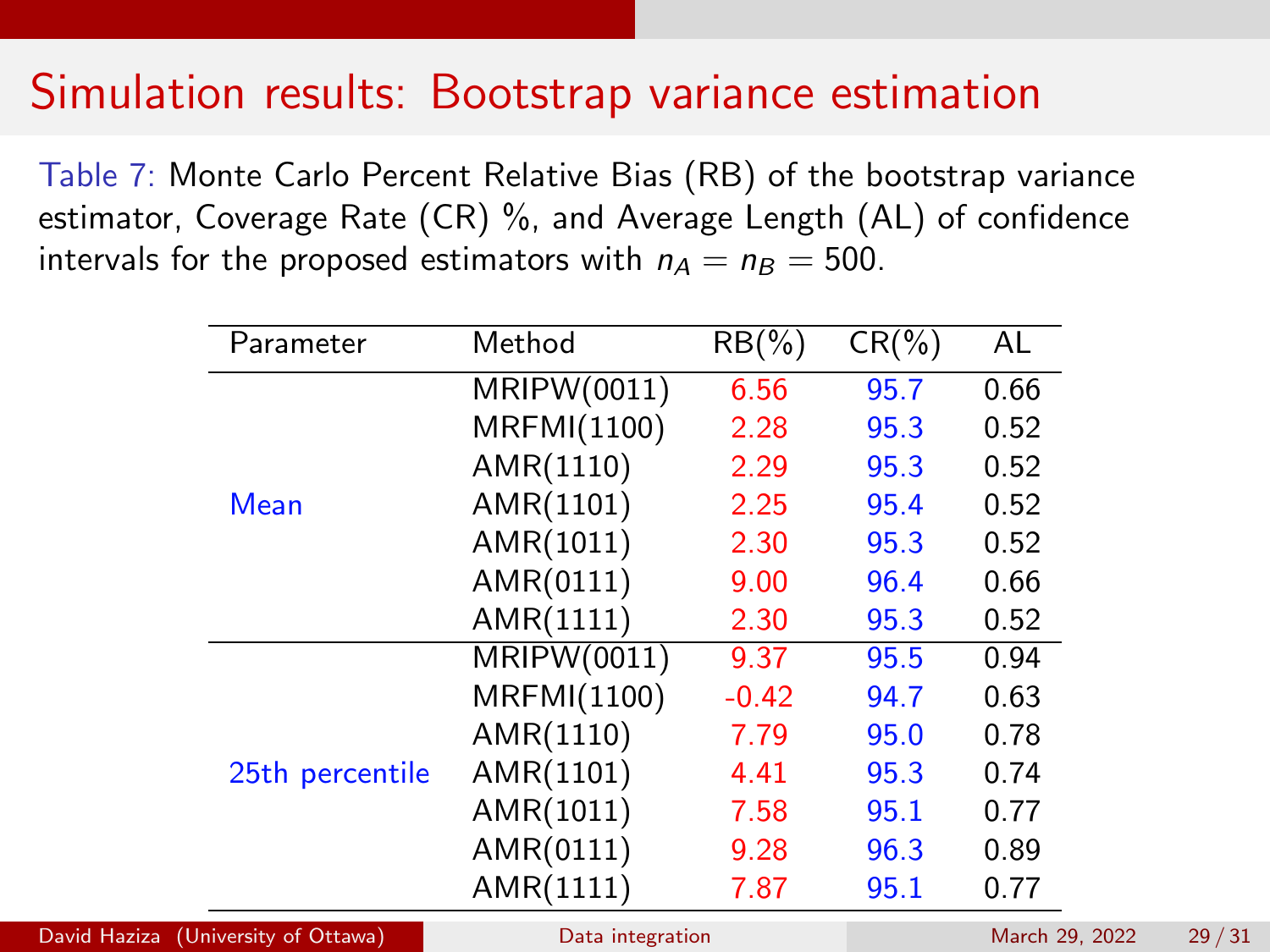### Final remarks

- Here, we considered the case of parametric/semi-parametric models.
- Mass imputation: we can easily implement machine learning procedures. However, establishing the properties of the resulting point estimators is challenging.
- Propensity score weighting: Use of nonparametric participation models presents some challenges and requires additional research.